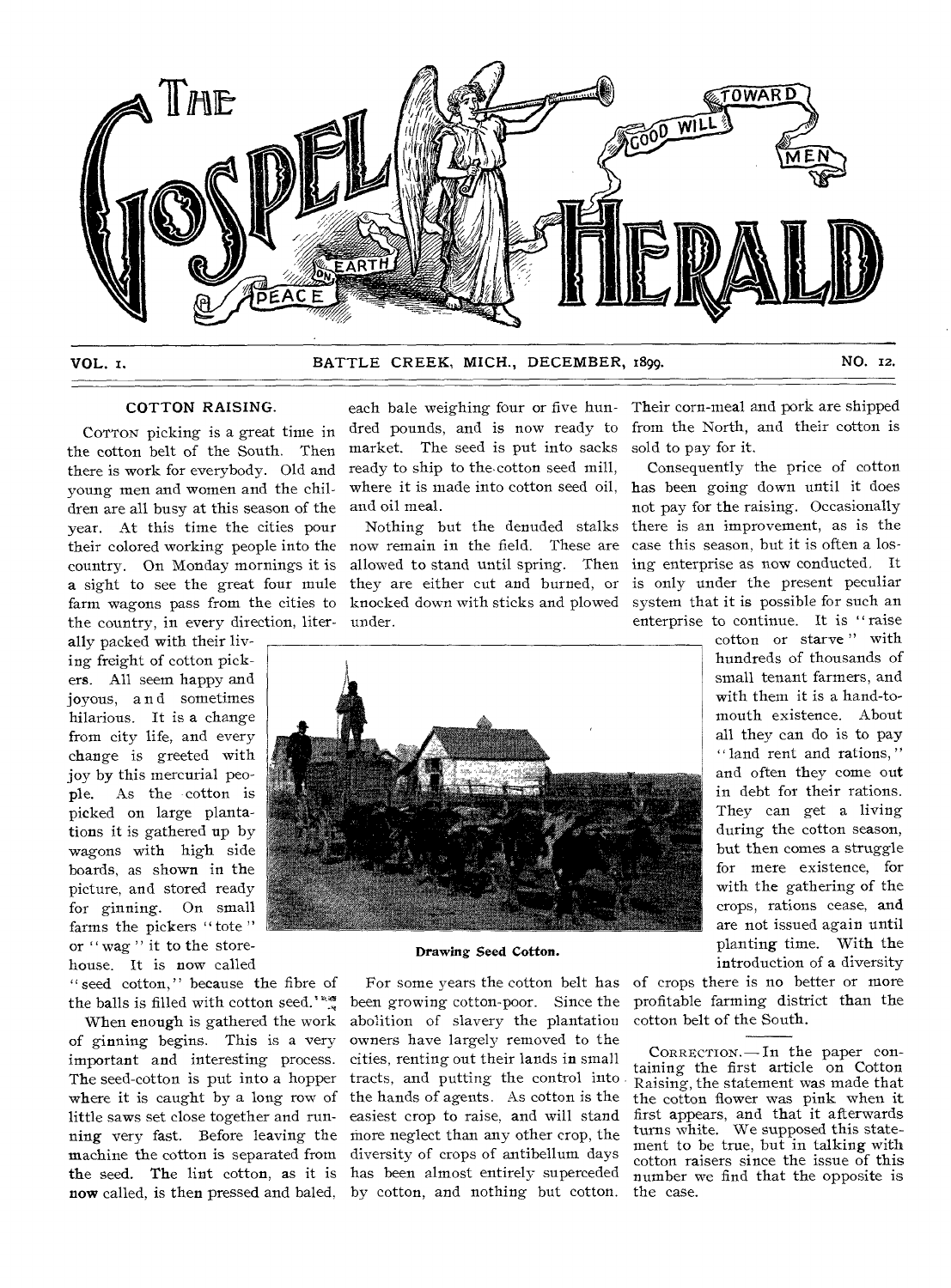#### SPIRITUAL FOOD.

THE following is from a private letter written Oct. 20, 1899: —

It is the privilege of every soul to reach the highest standard. Stop at no low standard in your experience. Beware of admitting any worldly or selfish motives whatever in the settlement of the great question between God and your soul. The Lord requires all that there is of you through constant improvement of every talent, that you may make a success in the formation of Christian character. By faith let the Holy Spirit instruct you, that you may not only receive but impart the heavenly grace.

All is to be surrendered to Christ. There must be no reservation. God expects more of us than we give him. It is an insult to Jehovah to claim to be Christians and yet speak and act as worldlings. We can not yield the smallest place to worldly policy. We need to be sanctified every hour through the belief of the truth. It is not safe for one day to neglect putting on the Lord Jesus Christ. We can make no compromise. We do not want to make extra efforts for a more tasteful development of Christianity. We want Christ formed within, the hope of glory.

Catch the divine rays of light from Christ and you need not try to shine; *for you* will reflect his *image,* which is formed within. You can not help shining. Others will see the Christ side of the character revealed. There is a great deal of rough work to do, but the grace of Christ will be revealed in spirit, in speech, in experience. The salvation of souls is the grand object to be kept before us, and mental and spiritual improvement will be seen in all our ways, habits, and practises. They will be fragrant with the atmosphere which surrounds Jesus Christ. We all have now, and ever have had, the sympathies of the divine intelligences. Heavenly beings co-operate with us in the batt!e as we advance against fallen angels and fallen men to press the battle into new territories, even where Satan's seat is.

Young men who have little experience in the self-denial that Christ practised, will be constantly urging the necessity of a more tasteful development of Christianity than we are wont to meet with, even among those who have long known the truth. I agree that there is need of sanctified refinement. There is need of sentamentalism that tells for nothing in the heart to an abiding Christ. But symmetrical. Their work is not in har-

 $\bar{z}$ 

the introduction among us of certain forms that ape worldly customs and fashions. In connection with the most precious sentiments of truth there is brought in an outside polish, a regard for that which is called taste, which has little of the true element which works by love and sanctifies the soul. That quality of refinement which is esteemed by the world  $i\vec{\sigma}$  of little value with God. In every day life we must have an abiding Christ, who is working constantly to conform all our attributes to the image of the divine.

That surface religion talked of so glibly by the *tongue* that prates of the beautiful, I have learned the value of to my sorrow. Many who with flippant words are ever ready to speak of elevation and refinement do not act as if they had any practical knowledge of that which their tongues express. Their poetical religion is not the religion that will stand test and trial. I have learned to my sorrow that they have little respect for true Christ-like piety, little desire for the sanctification of the Spirit of God unto true holiness. To exalt a theory which will exalt self is their great ambition. To conform to the divine plan does not suit their frothy ideas.

0, what deceptions are upon those who are looking for the beautiful and poetic in their speculations. They hear not the voice of the One who gave his life to self-denial, to humiliation, to suffering and a cruel, ignominious death to make it possible for human beings to keep the law of God. They can do this only by heeding the invitation, " Come unto me, all ye that labor and are heavy laden, and I will give you rest. Take my yoke upon you, and learn of me; for I am meek and lowly in heart, and ye shall find rest unto your souls. For my yoke is easy, and my burden is light." These are the lessons the great Teacher has given us. We are to take his yoke of submission, restraint, and obedience, in meekness and lowliness of heart. Those who yoke up with Christ will find rest and peace.

an emptying of self, and an opening of making their own character-building my heart has been much pained by mony with the plan of God for fitting Exhibitions of self, strife for the supremacy, putting the false in the place of the true, will be developed in a certain class. In theory they represent the God of the beautiful, the divine author of the material world. They observe the beautiful representations in his operations and plans, and they weave into poems a

men to unite with the angelic family and to become children of the heavenly King. All these soaring ideas God counts as nothingness. There is a supposed inspiration which is modified by hereditary taste and by education and temperament.

Let us hear what Christ has to say. "He that will come after me, let him deny himself, and take up his cross, and follow me." To follow in the footsteps of Christ is to practice true godliness. All who are partakers with Christ of *his*  humiliation and self-sacrifice will be constantly learning how to lay upon the foundation-stone "gold, silver, precious stones," not the material represented as " wood, hay, and stubble," which will perish in the fire of the last days. We want true sanctification, true wholeness to God. We would not encourage the soaring element in the make-up of character, but we would encourage true solidity. What is the chaff to the wheat? The world is not to be saved through the divine songs and melodies of even the angelic host in heaven. These angels have their appointed work to do on earth. They find a world in gross darkness as to what constitutes sin, which is the transgression of the law of God. Darkness, vice, deception, prevarication, dishonesty, exist among those who profess godliness. And there is a call made, "Lift up thy voice like a trumpet, and show my people their transgressions and the house of Jacob their sins. Yet they seek me daily, as a people that did righteousness and forsook not the ordinance of their God."

What have God's people to learn? "Humble yourselves under the mighty hand of God. Draw nigh to God, and he will draw nigh to you. Cleanse your hands, ye sinners, and purify your<br>hearts, ve doubleminded." There is hearts, ye doubleminded." work, solid work, to be done for every soul that shall stand in the great day of the Lord. " Therefore if any man be in Christ he is a new creature. Old things are passed away, and, behold, all things are become new."

The one in whose heart the grace of Christ abides is daily undergoing a transformation of character. He is preparing for the higher school, where all characters blend in a perfect whole. The divine harmonies of the heavenly intelligences would be out of place in the world. They would not be understood. For the world knoweth not God nor Jesus Christ whom he bath sent. Sin and violence are in the land. In transgression of the law of God, fallen men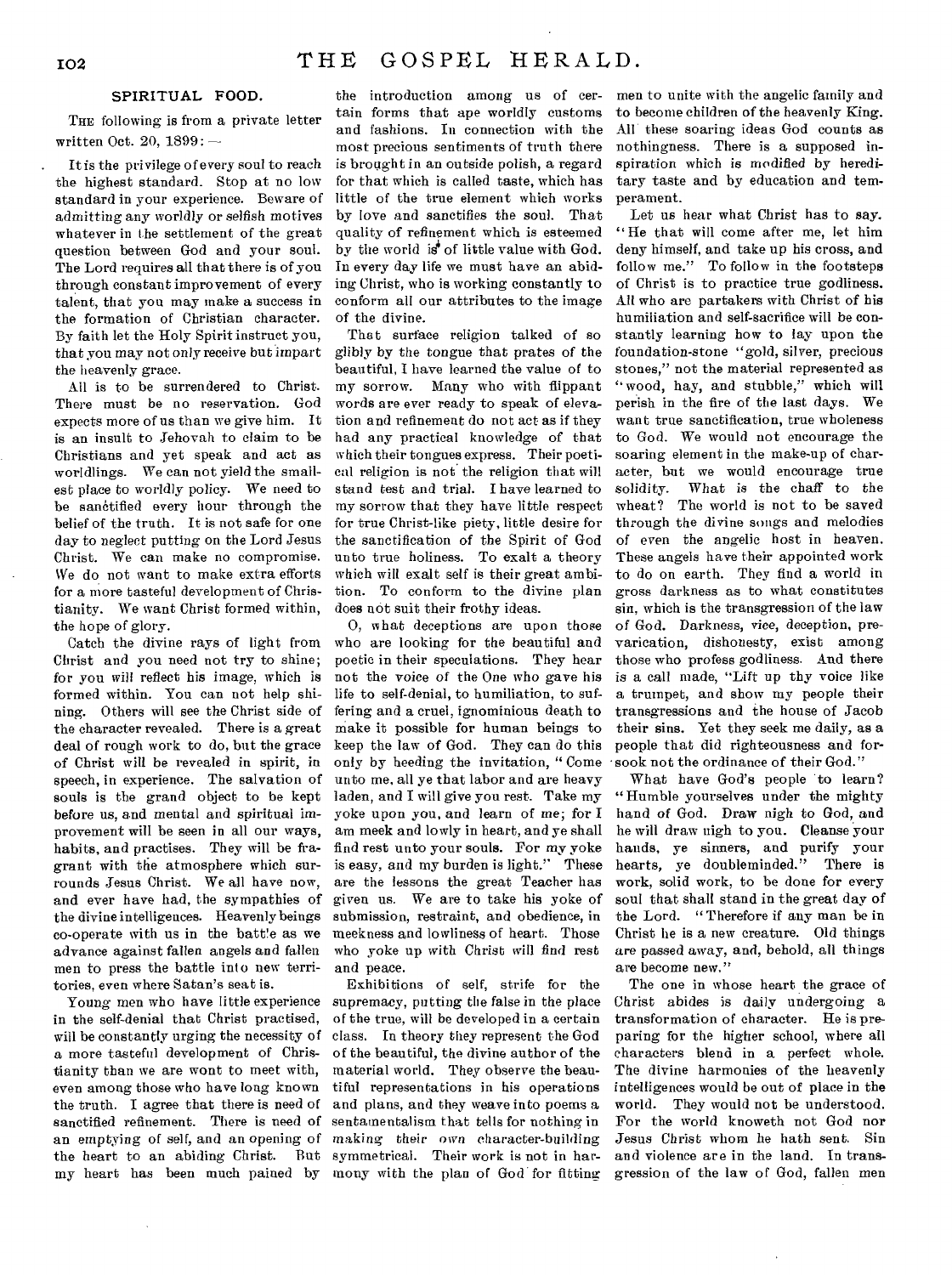with their sinful tempers, appetites, tastes, and attributes have arrayed themselves in hostility to God. They resemble the inhabitants of the Noatic world. He who would be an effective co-worker with God in his broad vineyard must do most diligent, earnest, hard work; he must meet the people where they are. If they will not come to the gospel feast to which the call of Christ invites them, then God's messengers must accommodate themselves to the circumstances, and bear the message to them in house to house labor, thus extending their ministry to the highways and by ways, giving the last message to the world.

It is of no use for men to purchase large volumes of history, supposing that by studying these they can gain great advantage in learning how to reach the people at this stage of the earth's history. As I see the shelves piled up with ancient histories and other books that are never looked into, I think, Why spend your money for that which is not bread? We do not need ancient lore to tell us the things that we must know now, just now.

The sixth chapter, of John tells us more than you can find in these books. There is a history in this chapter. Christ says, "I am the bread of life." "Your fathers did eat manna in the wilderness, and are dead. This (myself) is the bread which cometh down from heaven, that a man may eat thereof and not die. I am the living bread which came down from heaven. If any man eat of this bread he shall live forever; and the bread is my flesh that I will give for the life of the world." Read on to the sixty-third Read on to the sixty-third verse. "It is the Spirit that quickeneth; the flesh profiteth nothing; the words that I speak unto you, they are spirit, and they are life."

The motive of those who study these many books is not so much to obtain light or spiritual food. It is an unsanctified ambition to become acquainted with philosophers and theologians, a desire to present Christianity to the multitude in learned terms and propositions.

God calls for those who would be laborers together with him to yoke up with Christ. "Learn of me," said the greatest Teacher the world ever knew. "Take my yoke upon you," and come down to learn my meekness and my lowliness. Your intellectual pride will not aid you in the work of communicating with souls perishing for the bread of life. Your devotion to the study of these books is taking the place in mind and heart of

the practical lessons you should be learning from the great Teacher. The multitude are not fed. The Holy Spirit is not dependent on the work of human agents. They want to work themselves. Very little of the money invested in piling up volumes for study and research, which is wearying to the brain, furnishes anything that will make one a succesful laborer for souls.

The men who have devoted their lifetime to common work need words as simple as Christ gave in his lessons, words which are easily understood. Christ said, "I came to preach the gospel to the poor." Our brethren who are teaching the truth for this time need a deeper insight into the lessons Christ has given. We can not do better than to heed the words Christ has spoken: "He that will come after Me, let him deny himself, and take uphis cross, and follow Me." At every step we advance in any service for Christ, self-denial and the cross lie directly in the path.

The words of the living God are the science of all education. The studied phrases designed to please the taste of the supposed-to-be refined, fall short of<br>the mark. Our ministering brethren Our ministering brethren need to eat the bread of life. This manna will give them spiritual sinew and muscle; then they will not be as weak as babies when any crisis comes. Baptized with the Holy Spirit, they will be prepared to meet all classes of men. The candlestick will be placed where it will give light to all that are in the house.

The piety, the spiritual energy, of the church is sustained by feeding on the bread which came down from heaven. The rich and the poor alike meet together, and take sweet counsel of God. At the feet of Jesus we are to learn the simplicity of true godliness.

We need now to strip ourselves for the race, to harness ourselves for the battle. The time of trouble is upon us. Let the ponderous volumes of history and the variety of other books be exchanged for the simple lessons of Christ. He says, "Take my yoke upon you, and learn of me; for I am meek and lowly in heart." Why do not all who believe in Christ do all that He told them to do? Why do they worry and perplex their souls with reading that will not do one twentieth part for them that Christ's words will do. Much reading is spoiling some of our ministers, so that they know not how to feed the flock of God with Spiritual food. God help us to understand what it means to learn of Christ.

MRS. E. G. WHITE.

#### AN APPEAL

Grand Rapids, Mich., Nov. 23, 1899. Dear Children of the Sabbath School:-

I WRITE to you in behalf of a mission field which God calls the most neglected part of his moral vineyard. And this field is at our door. Can you give its name? Perhaps you may before we get through. Does it not seem strange, that a field so near should be so neglected? The Lord says we have been like the priest and the Levite in the parable, we have looked and passed by on the other side.

The people of this field are mostly very dark, and have tight curly hair; they live in cabins of one or two rooms, made of boards or logs. Most of these cabins are very open, with wooden doors and windows, and small fireplaces with chimneys made of brick or mud and sticks. As a rule they are very poor, and have large families. The principle food is corn and pork. The principle crop is cotton. All that are old enough work in the fields.

Before me on the table is a picture of four little bfack fellows, who came to the boat last winter for clothes. 0, how thankful we were to be able to help these poor people! Many of them were hungry and naked. I am sure the Lord will say to those in the North who send the food and clothes, "I was an hungered and ye gave me meat; . . . . naked, and ye clothed me."

The work in this part of the field was first started at Vicksburg, where we have a small church of Sabbath keepers. From here the missionary steamer, "Morning Star," went up the Yazoo River to Yazoo City. Much work has been done, but it is just the beginning. The Lord has told us that small schools<br>must be started in many places. This must be started in many places. the Southern Missionary Society is doing as fast as means will permit.

Teachers are ready to go to the field, but they must be supported in the work. Many of the schools will not be self-supporting. Few are able to buy books or pay the small tuition asked. What can be done to help these poor children? Shall we pass by on the other side? There are many ways in which we can be the "good Samaritan", but I write of but one way at this time.

Form yourselves into a little Southern Missionary Band, and have a missionary box in which to put your free will offerings. This should not interfere with other donations. Call it the Southern Missionary Educational Fund. This could he sent at stated times to the Southern Missionary Society. It will cost but ten or fifteen cents a child, per week, to send them to school. If each Sabbath-school would send one child a year. the Lord could say, "Inasmuch as ye have done it unto one of the least of these my brethren, ye have done it unto Me." May the blessing of God be with each one is the prayer of

> Your brother in Christ, F. H. SCHRAMM.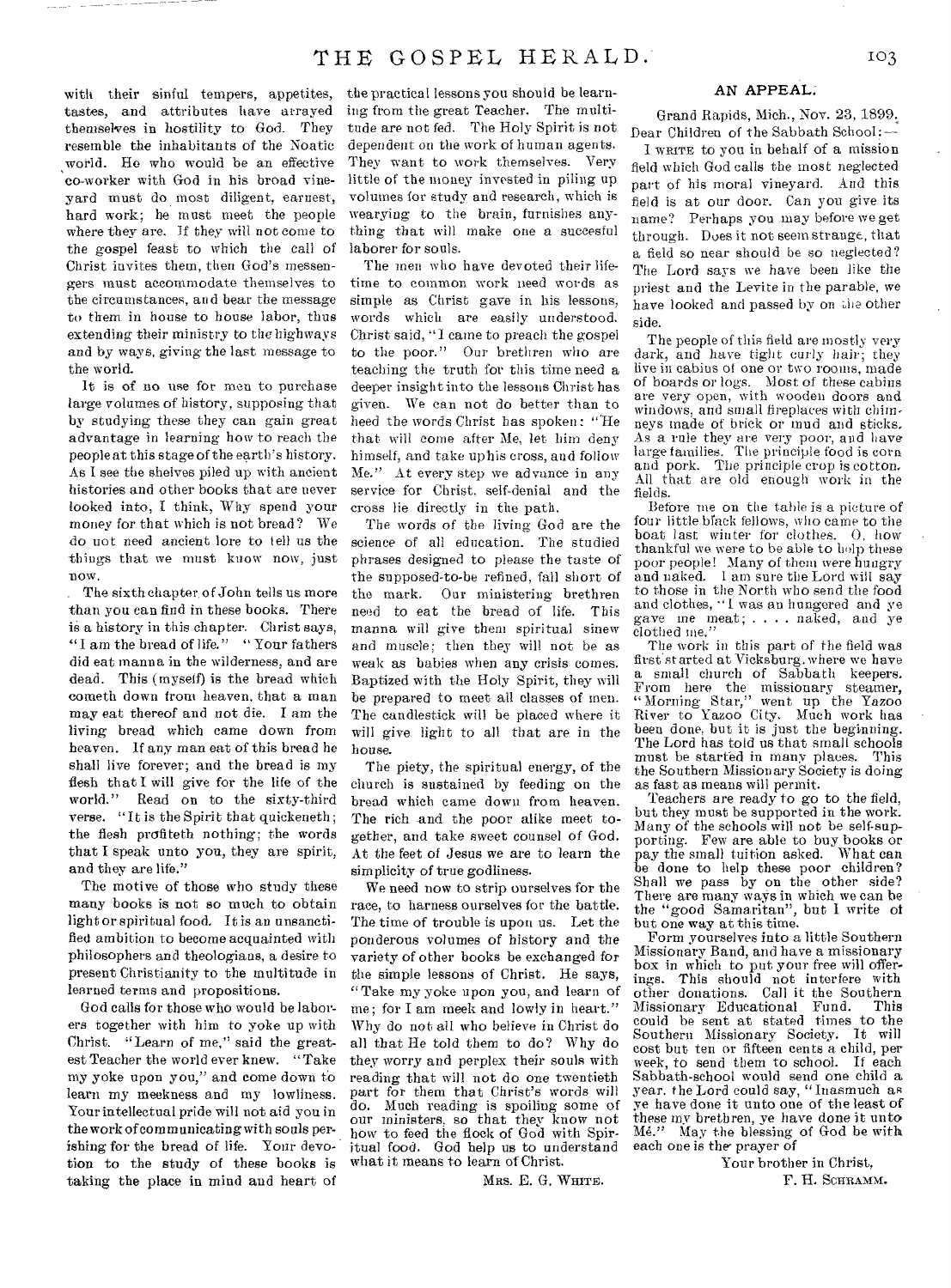### **Ebe C3ospet lberato**

°BATTLE CREEK. nicm., DECEMBER 1899 3. E. WHITE, EDITOR.

#### AN EXPLANATION.

IT is not to combat prejudice. or to meet and controvert unadvised criticism that the following article is presented to the readers of the GOSPEL HERALD. But it is only right that the people who are interested in the work of the Southern Missionary Society, and who are asked to aid in carrying forward its efforts, should know where we stand, and the relation this work sustains to the work of God at this time.

With Abraham Lincoln we are led to exclaim : " With charity toward all, with malace toward none, with firmness only to do the right as God has given us to see the right, let us press on."

#### REGULAR OR IRREGULAR.

THERE are two actions in connection with the Southern work to which we wish to call your attention.

FIRST.— The Southern Missionary Society was incorporated nearly one year ago, to meet the growing demands of a line of missionary work being carried forward along the Yazoo and Mississippi Rivers.

 $S_{ECONDLY.}$  A few weeks ago this Society sent out earnest appeals to churches and individuals, asking for financial aid, that it might be placed in position to do the work for which it was organized.

QUESTION.— *Were these steps legitimate and proper, or were they irregular, improper, and out of order ?* 

Before answering these questions we would say that about six years ago the founders of this Society undertook their missionary work for the colored people of the South, as a result of reading a Testimony written by Mrs. E. G. White, setting forth the needs of this field, and our duty as a people with reference to it.

In all our work in this field we have ever regarded instruction coming from this source as the very highest authority. These instructions have been plain and explicit, and when followed success has ever attended this

carefully by us as a people the South would present a far different appearance toward the work than it does now.

Therefore, in any emergency, or in any doubt as to proper methods of work, we have ever felt safe and sure in securing and following instructions from the same source that first led us to undertake work in this field.

A few months ago, feeling the necessity of knowing the ground on which we stood, a letter was written to Mrs. E. G. White, of Australia, asking a number of questions, among which were two which will be considered separately, as follows :—

I. *Was it proper to organize and incorporate the Southern Missionary Society, so that it could control its work and legally hold its property* 

The reply, sent by her instruction, is as follows :—

" It is right that men whom God has led out to pioneer a new line of work, should be encouraged to organize that work in such a way that they and other associates who understand its necessities, and have borne its burdens, shall have a controling influence in its management. "

In a private letter to Eld. A. 0. Tait, W. C. White writes :—

" As regards the organization of the Missionary Society in the South, in which J. E. White and his co-laborers shall have control of the work which they have pioneered, mother says the principle is right, and if this principle had been followed in other places . . that many grave mistakes would have been prevented. "

Before receiving this we felt sure that our work of organization was right and necessary; but we now accept it as a certainity, and hope to see the Southern Missionary Society so equipped and supplied that it can broaden its work and extend its operations in many directions.

But the work in this field, both before and after organization, has ever been crippled, and so bound about for lack of means, that it has been impossible to do one-tenth the work it should have done, if it could have had proper financial support. Hence the Directors of the Society felt sure months ago that it was our duty to appeal to the people for 'assistance.

work. Had they been followed more But, before doing this, question number two was also asked *:-* 

> *2. Is it right and legitimate for us to appeal to the people and ask them to contribute of their means so that this work may go forward ?*

> According to instructions from Mrs. White, the following answer was given :—

The course which you have taken in solicting and accepting the assitance of Brother Smouse and others to collect means with which you can build and preach, feed the hungry and clothe the naked, appear to us to be in harmony with gospel principles. We have no word of censure or counsel regarding this, except that you go straight forward, doing that which the Spirit of the Lord leads you to do which is in harmony with the work<br>and character of Christ." We are and character of Christ." also instructed not to be affected in our work in these lines on account of the criticism of " those who know not the work, and who do not appreciate the circumstances which have led you to press forward by personal efforts, by running risks, and by appealing to others to unite with you in these efforts and in these risks. "

W. C. White writes as instructed by Mrs. E. G. White :—

" When . . . men criticise your action in going to our churches for donations, you can tell them plainly that this action is in harmony with methods adopted by father mother all through the early years of the cause, that it is in harmony with mother's work in Australasia, which she is doing under the direct guidance of the Lord.

Mrs. White further instructs us that until means shall come to this work from certain directions specified in the letter, our " efforts in this direction" should not be interfered with.

As help did not reach our work from these directions, and with the foregoing instruction in our hands, we then, and not till then, sent out our appeals to the people. We considered our authority as unquestionable. The Lord is signally blessing the effort, these responses show that He has been moving upon hearts, and funds are coming in to meet the immediate, pressing needs of the work.

The foregoing statement is written solely for the purpose of placing our work in its proper light before the people. Such instruction must constitute the Southern Missionary So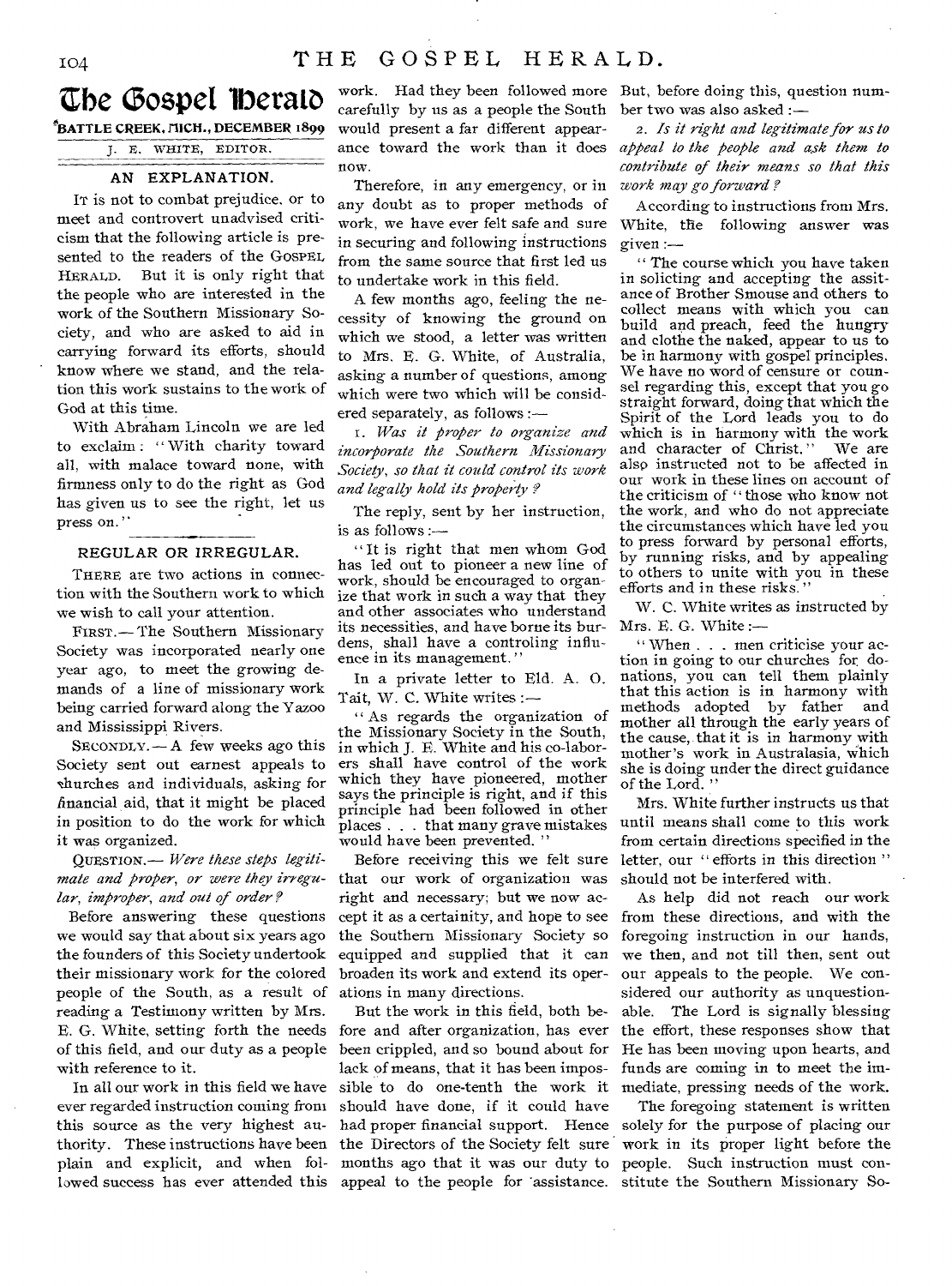ciety a " regular channel " through which God's people may safely work. We also hope and pray that as officers and workers in this Society we may keep so near to the Master of Missions that it may ever be a regular and chosen channel through which his Spirit may work in carrying light and hope and comfort to the needy and oppressed.

 $\tilde{a}$ 

#### **THE SOUTHERN MISSIONARY SOCIETY AND CHRISTIAN EDUCATION.**

THE Southern Missionary Society has but one great object, which is to carry the principles of Christian education to the people of the South. The colored people have been sadly neglected and thus far more has been done for them than for others, yet we believe that when the principles of Christian education are understood and accepted by the whites, much of the prejudice now existing against the colored man will disappear, making it possible to do more for the negro. So Christian education must be carried to all the people, and schools must be started for both races.

During a visit last spring to the territory where Elder J. E. White and his associates have labored for the past five years, I learned from personal observation and inquiry the effects of the efforts they had put forth for the people along the lines of education. Good seed has been sown in the minds of the whites as well as the colored. The influence of the work is felt for miles in every direction, and prejudice has been removed from the minds of many of the intelligent people of both races. The truth might have been presented in such a way, no doubt, that greater results would have been seen. Four or five churches could have been organized with little trouble had the workers crowded the doctrinal points upon them, thus forcing them to take a stand for or against the truth. High sounding reports might have been made by this method, but the people are not prepared to have the truth taught them after this manner. The better method has been followed, and already fruit is appearing (some are keeping the Sabbath and living out other truths) which shows that in time many will take an intelligent stand for present truth.'

True education is better satisfied to nave one point of truth grasped in heart and mind, and lived out in the daily life, than to have a knowledge or profession

life.

The Southern Missionary Society believes that it can do its work better by encouraging missionary farmers of some means and good ability to move into the South and connect with these Christian teachers than by establishing large and expensive schools. The Society has a knowledge of the field which prepares it to aid the proper families in the North in locating. A large number of these mission schools should be started now.

It is evident that the Southern Missionary Society and the Battle Creek College should co-operate closely in their work, both having the same object. Many reports had been heard about Brother White's work which we found, upon careful investigation, were untrue. We saw a great work started, and felt it a privilege to be permitted to unite with this Society in forwarding the work.

The College managers gladly threw open its doors, and invited the Southern Missionary Society to take rooms in which to carry on its work. In return, the Society has generously placed at the disposal of the College a neat and well equipped printing plant, which was greatly needed by us.

We sincerely believe that God has brought us together for mutual benefit, and by his help we intend to establish small schools all through the South, connected with which will be teachers, medical missionaries, and Christian farmers. The harvest is ripe, and the work should be carried on with no slack hand. We sincerely ask your support and prayers that this work may be done speedily and well.

E. A. SUTHERLAND.

#### **BROADER PLANS.**

FOR five years we have been learning how to work in the Southern field. The work has been slow because it is a work of education, and cannot be hurried. Scarcity of means has confined the efforts of the Southern Missionary Society to a very few places. This organization is able to care for the work in twenty. places if it can have the means with which to do it.

All along the rivers and in inland towns small schools should be started, the Bible in its purity should be taught, and instruction in farming, house-keeping, and the principles of healthful living should be given.

of many truths disregarded in practical reaching out their hands for help, but in the past we could only refuse them because we always had more work on our hands than we **had** money to properly carry on.

> We are rejoiced at the assistance that has been coming as reported on page io8 of this paper. This will start the work, but we ask all to remember that for five years this work has been held back in every direction for lack of money. Opportunities have been accumulating. More fields must be entered and more advanced work done on all lines this coming year than has been done in *all the five years of the past.*

> The organization of the Southern Missionary Society stands approved as will be seen in another column. It has become a " regular channel, " and hence worthy of being placed upon its feet by our people. The shares of Stock in the Society have been placed at one dollar each, which certainly comes within the reach of all. A sale of five thousand shares will furnish a present working capital, and provide for immediate needs. We are glad for subscriptions of one share each; but are there not many who will go deeper and take from five to one hundred ?

> Our work must advance this coming season. Already we are sending Brethren Schramm and Bryant to cooperate with Elder Shireman in the vicinity of Hildebran, N. C. On our trip South, in January, we expect to visit Columbus, where Elder Owen and Brother Nash have been laboring, and plan for a school for the colored people who have accepted the truth there, and there is now an earnest call from Nashville, Term. This, besides the many openings near our work at Yazoo City. Brethren, while we try to do our part in the field, will you bear your part by sharing with the work some of the means which the Lord has intrusted to your keeping ?

From a dozen places the people are work of the Southern Missionary So. THE editor expects to attend the Southern Council to be held at Graysville, Tenn., Jan. 4-14. He will then visit the Huntsville school, and from there, with others, go to inspect the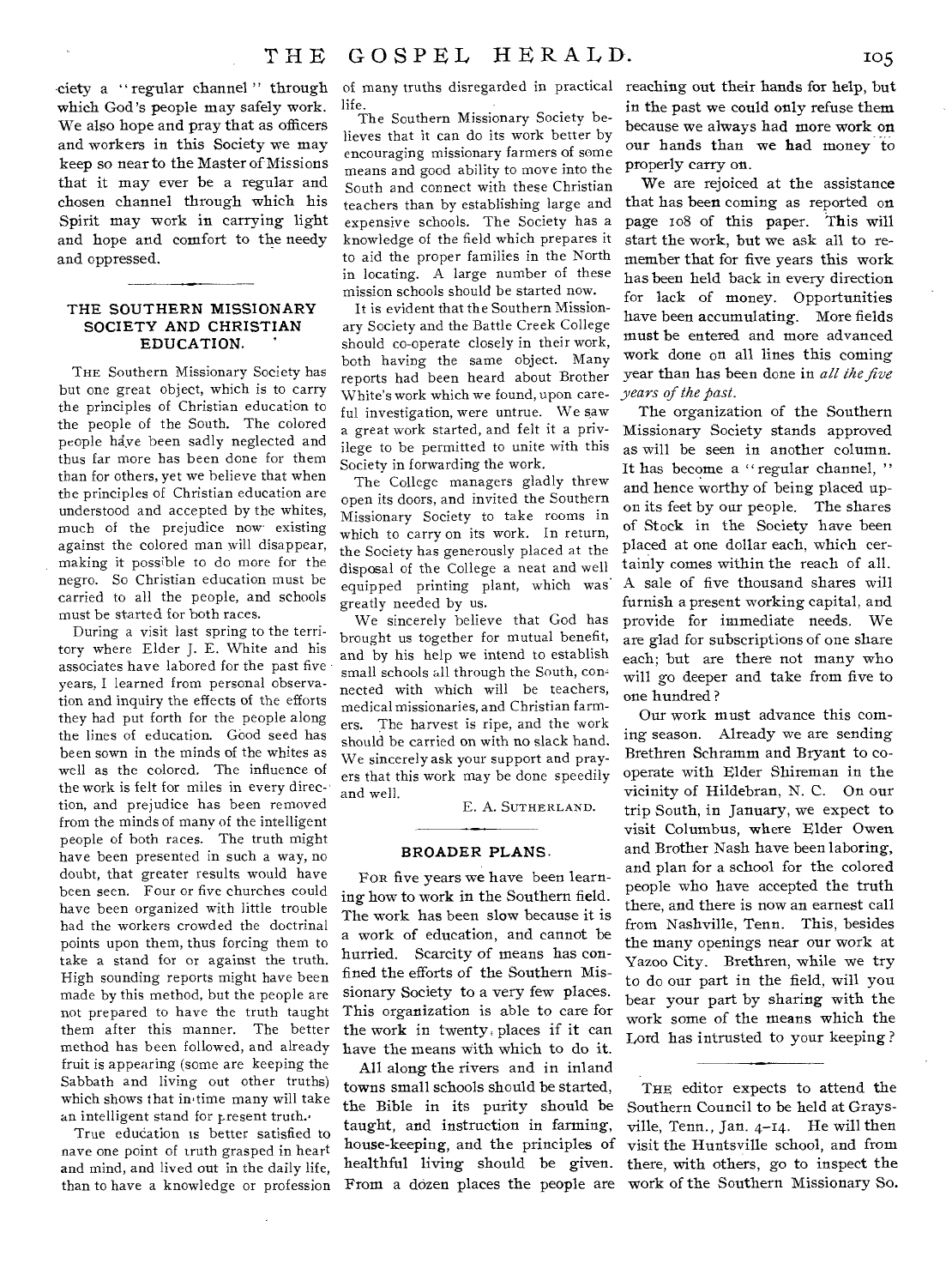#### **MISSIONARY FARMERS.**

WE believe the time has fully arrived for our farming brethren to be more progressive in missionary work. For several years the Lord has been calling upon them to dispose of their • property and go to places where they can let their light shine. The Lord has spoken very clearly about the Southern work, and has said that our substantial farming brethren could do a great work in this field, if they would go as real missionaries to teach the people how to cultivate the soil, and in a simple, humble way teach them the truth.

The people in the South are very backward in agricultural lines ; they do not raise crops that are especially beneficial. They are very eager for help along this line, especially if it is given to them in a wise way. They are very sensitive over their condition, and do not like to have any one recognize them as being far behind, especially their northern neighbors. But if one will go into a southern neighborhood as a settler, and begin is best to seek to educate them before to show what he can do for himself, he will attract the attention of the people, and they will begin to enquire for the better methods.

Connected with the farmer should be a teacher who will carry on school work for the children. This work should be done for the whites as well as the colored, people. There are many places in the South where the white children do not have school advantages. Then we must carry true Christain education to them. all, even though they may have the advantages of the public schools. If farmers and teachers can co-operate in this work, seed will be sown that will bear permanent fruit. These small schools connected with farms will do more good than many large schools ; in fact, they are the only schools that will accomplish the work that is to be done. A few statements from the Testimonies are given below, which are right to the point.

" The colored people have souls to save, and we must enter into the work, and become co-laborers with Jesus Christ. We can not leave them as we have left them in the past. We can not be justified in expending

money so lavishly in providing conveniences for ourselves, and in furnishing facilities for those who have been more fortunate, and are already abundantly supplied with every facility, and do nothing for those who know not God and Jesus Christ whom He hath sent. We must not abandon millions of the colored race to their degradation, and because they are degraded, pass them by on the other side. "

" God cares for the colored people, and if we co-operate with Him for the salvation of their souls, we must care for them, too, and become laborers together with Him. We need to repent before God, because we have neglected missionary work in the most abandoned part of God's moral vineyard. There needs to be a stirring up among the members of our churches."

" The neglect of the colored race by the American nation is charged against them. Those who claim to be Christians have a work to do in teaching them to read, and to follow various trades and engage in different business enterprises. Many among this race have noble traits of character and keen perception of mind."

" In reaching the colored people, it presenting the pointed truths of the third angel's message. Let missionaries work quietly for both white and colored people in the South. Workers in the Southern field will need to teach the people line upon line, precept upon precept, here a little and there a little. "

" Where are the families who will become missionaries, and who will take up labor in this field ? Where are the men who have means and experience so that they can go forth to these people, and work for them just where they are ? There are men who can educate them in agricultural lines, who can teach the colored people to sow seed and plant orchards. There are others who can teach them to read, and can give them an object-lesson from their own life and example. Show them what you yourself can do to gain a livelihood, and it will be an education to them."

" Let farmers, financiers, builders, and those who are skilled in various arts and crafts, go to this field to improve lands, and to build humble cottages for themselves and their neighbors. Christ says to you, Lift up your eyes, and look upon this Southern field; for it needs the *sowers* of seed and the reapers of grain."

"God would be glorified if men from other countries who have acquired an intelligent knowledge of agriculture, would come to this land (Australia), and by precept and example teach the people how to cultivate the soil, that it may yield rich treasures. Men are wanted to educate others how to plow, and how to use the implements of agriculture."

Are there not many earnest farmers who have means who can be self-supporting, who would be glad to take this work up in the South? If there are any such, let them correspond with Eld. J. E. White, president of the Southern Missionary Society.

E. A. SUTHERLAND.

#### **LACK OF WISDOM.**

" IF any of you lack wisdom, let him ask of God, that giveth to all [*men* is a supplied word] liberally, and upbraideth not; and it shall be given him." James 1: 5.

Do you lack wisdom ? Do I lack wisdom ? Of course we do. *Our*  wisdom is foolishness. But do we need to continue in foolishness ? 0, no, we can have God's wisdom if we want it. He has *promised* to give it to us. All we have to do is *ask, "* and it *shall* be given."

Do we need to go on making mistakes, mixing our foolishness with our efforts and jeopardizing the work entrusted to us by our Lord? No, no ! Blessed thought — if we will give Him our foolishness, He will give us his wisdom to take its place.

Solomon asked for wisdom and God gave it to him. And He has promised to do the same for you and me. *Will*  He do as He has promised? *Do you believe this means* YOU ? Then why do we make so many blunders ? It is our mistakes that make us weak. The Lord wants to give us strength for weakness, wisdom for ignorance, the right thing in place of mistakes, *positive knowledge* for uncertainty.

Think of it. We are heaven's representatives on earth. As Christ represented God on earth, so we are to represent Christ on earth. This is the only way thousands will ever know anything about God. Then do n't you think He desires to have us represent Him properly ? Would it not be to his honor to fit us up so we can in our lives give to others a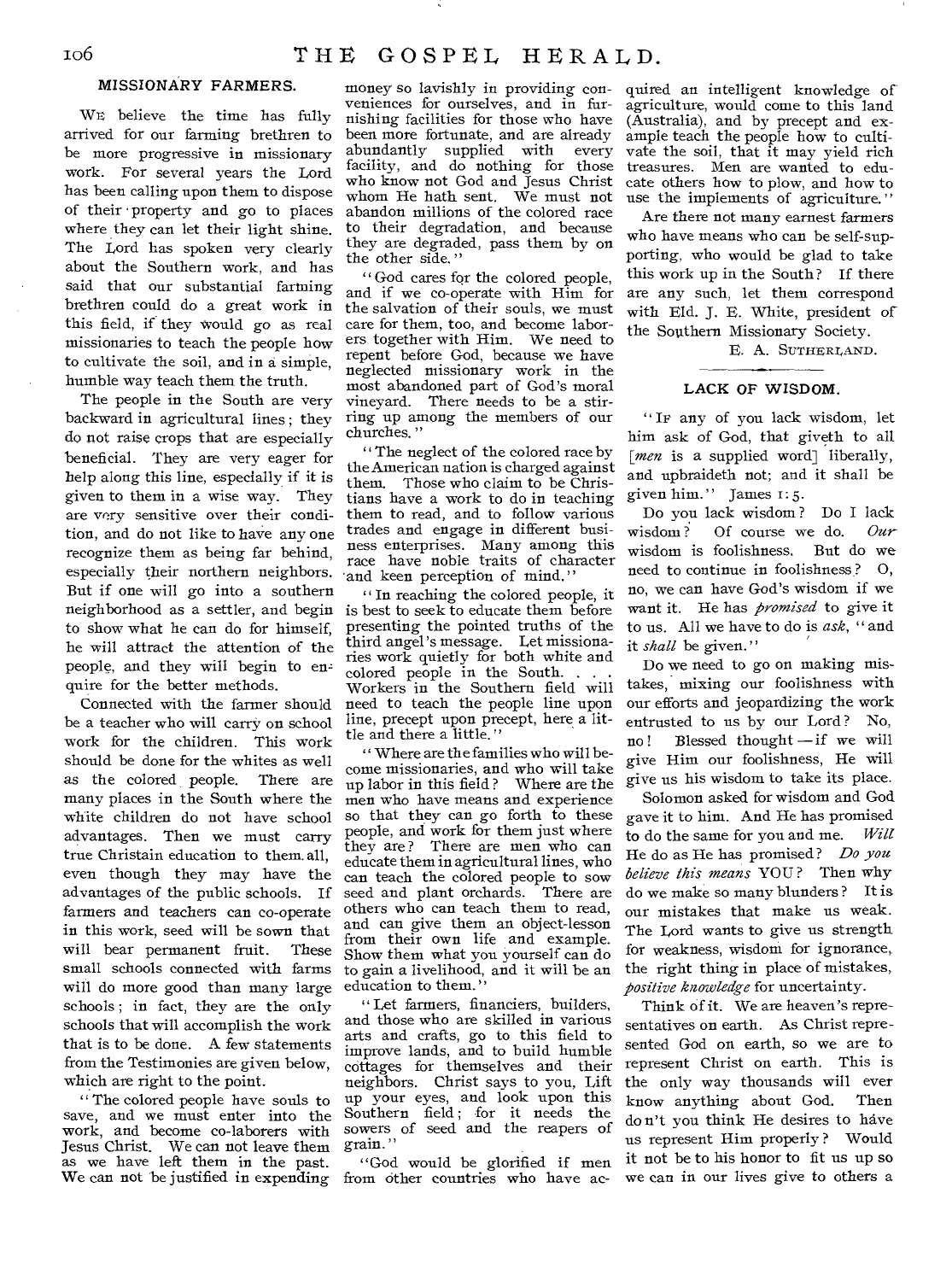proper idea of Him we profess to represent? We have the honor of God and heaven in our keeping. And yet even the world sneers at our profession, our religion, and our God, because of our foolishness and blunders. Our Master does not want this to be so, and He will lead us out of it if we will ask Him. Just that and no more.

But before asking we must be sure we want the kind of wisdom He will give. It is God's wisdom, and that is in no way like worldly wisdom. The world has gone so far from God that it has lost almost all semblance to the wisdom of heaven. If we take God's wisdom we must take all it implies. It will make us different from the world. Then " they will take knowledge of us that we have been with Jesus." We will be "living epistles, known and read of all men."

We will not get it when we "ask" unless we " ask in faith, nothing wavering." We must believe absolutely.

*First.* We must know in our heart that God has promised us wisdom.

*Secondly.* That He will give it because He always keeps his word.

*Thirdly.* Then accept it as a fact that He has given it, and that He will keep us from blundering and dishonoring Him and his heavenly court before those who look to us as their proper representatives.

These thoughts are the outgrowth of a blessed personal experience. Feeling the need of special help in a time of emergency we came to God for it. While kneeling, the thought seemed flashed upon the mind, " Why need you fear mistakes ? The promise is positive and sure. Claim it. Wisdom *shall be given*, says the Lord." This led us to accept the promise, and claim it as a fact that He *had done* as he promised.

Day by day holding firm to the promise and its fulfillment, doubts have fled, and we have felt safe knowing that "underneath are the everlast-<br>ing arms." It is a good thing to It is a good thing to demand of God a fulfilment of his promises, and then trust as a little child that He has done as He promised.

J. E. WHITE.

#### "I WANT TO JINE."

THE great efforts of a majority of colored churches of the South are put forth to gain as large a membership as possible. The preacher's salary depends upon this. In many churches the payment of a stipulated sum each month is compulsory upon each member.

The principle is inculcated that whatever the church binds on earth is bound in heaven. Hence if they do not belong to the church they will be shut out of heaven. How easy the other is to follow: "If you do not pay your monthly dues we will turn you out of the church." And, "If you are out of the church you are out of heaven." Were ever the chains of Catholicism more binding or pernicious.

Entertaining such views it is easy to see why the church and the minister have such a hold upon the people. , Such superstitions maintain a very strong hold upon the people. New doctrines which will take them out of their churches, while they may be accepted in theory, are not readily adopted as the practice of their lives. Especially is this the case where those proclaiming new truths cannot present to them a company or an established church for them to join.

Under such conditions it is considered a great mark of favor and confidence when one offers to "jine," which means to leave their church and connect with us. Sometimes this is the prelude to the request for assistance, but oftener it is the prompting of their own hearts after seeing the efforts we are making for them, but before they realize what it means to take a firm stand for the truth. They never seem to entertain the thought that they have anything to do, or any change to make in their lives, before they are ready to join.

The situation is not always easy to explain, and all that can be done is to inform them that we are not ready to receive members as yet, or that we can not take them until certain duties and principles in the Bible are explained, understood, and accepted. The surprise is genuine when they finally understand that we are not ready for them to 'jine" as soon as they present themselves.

Our work among them is a revelation to them as they see that the entrance to the church is not, put upon the b sis of "nickels and dimes." This cannot f. il to react upon their ministers, *w*ho find that they are losing their " dollars and cents" hold upon their congregations. And here is where the greatest animosity

of these ministers against our work lies. They see the danger of losing members from their churches and money from their pockets. The handling of this feature of the work requires great care and tact.

BROTHER F. H. SCHRAMM, who was for about a year and a half a member of the " Morning Star's " company, will leave Battle Creek in a few days to join Elder Shireman in his work at Hildebran, N. C., mentioned in the last HERALD. Failing health compelled him to seek the better climate of North Carolina.

PLEASE ship no clothing to the South unless freight is fully prepaid. The cost is not large with each barrel sent if prepaid by senders. But it is a large bill on the Society if unpaid. One small package of clothing was recently sent *by express* from a northern State. The express bill was out of all proportion to the value of the clothing.

BROTHER BRYANT, who accepted the truth as a result of his connection with the " Morning Star " last season, will soon join Brother Schramm in working with Elder Shireman in North Carolina. Lung troubles compel him, also, to leave Mississippi. Brother Bryant has an intelligent knowledge of the truth, and we look for good results from his work among his own (colored) people.

#### ADDRESSES WANTED.

We have Certificates of Stock issued for the following individulas, but their postoffice addresses have been mislaid. Whoever can give proper information please send in at once to Southern Missionary<br>Society, Battle Creek, Michigan:-Society, Battle Creek, Michigan:—

John Anderson, Peter Anderson, Anna Brown, Mrs. Sam'l. Coleman, Mrs. E. M. Chapman, Mrs. H. Ford, Mrs. W. Ford, Mrs. W. H. Honeywell, Thos. Hurd, Delia S. Jamieson, Jacob Johnson, Edward Johnson, Mrs. Eliza King, Eric Lars

#### TRINIDAD FUND.

WHEN Sister Peters started for her school work at Trinidad, the sum of \$15.15 was borrowed by the Southern Missionary Society to supply the funds necessary. We ask those interested in this field to come to our aid in this matter and make up this small amount. If more than enough is received it will be applied to some needy part of the Southern work.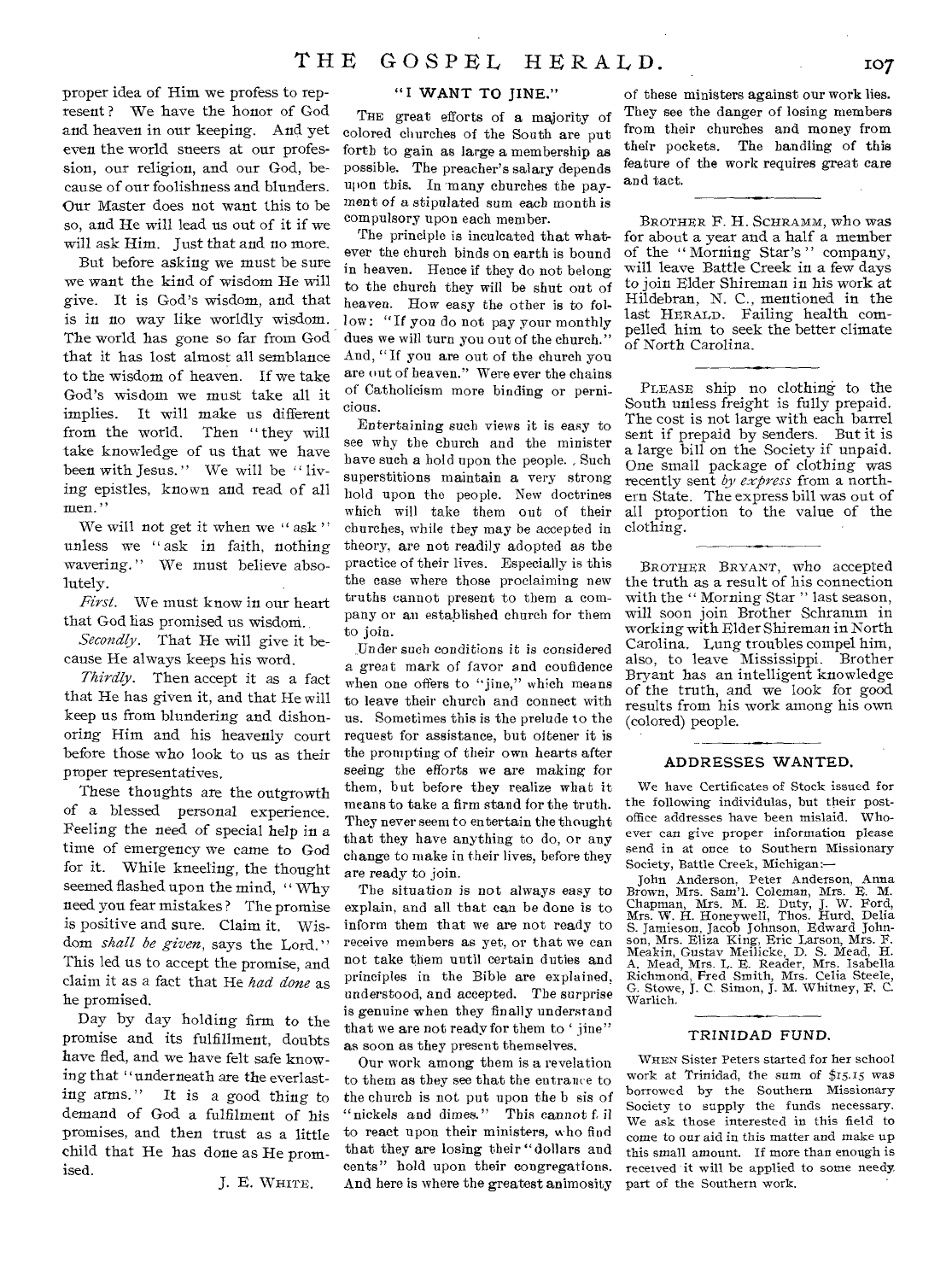

PUBLISHED MONTHLY BY THE SOUTHERN MISSIONARY SOCIETY. *(Entered at Postoffice, Battle Creek, Mich.)* 

Subscription price, 25 cts. per Volume of Twelve Numbers.

Direct all communications and make all remittances to SOUTHERN MISSIONARY SOCIETY, Battle Creek, 'Mich., College SOCIETY,<br>Building.

#### APPRECIATION.

THE necessities and needs of the work in the South have led the Southern Missionary Society to recently make an appeal to the people for aid in establishing different branches of the work. We have ever believed that the people were interested in this work among the colored people of the South. This we now find is abundantly proved by the hearty manner in which the appeals have been responded to. We have only to look at the receipts given on this page of the paper to realize the practical interest that is being taken in this work.

The Southern Missionary Society here takes the opportunity of expressing its thanks for this practical interest shown in this needy field. The Society is now able to look after the work in certain lines, reports of which will be given in future numbers of the paper. But we say, let the good work go on. Our Society needs \$5,000 to use in lines of work which are already opening up in this field, and we hope that the good use made of the funds as reported in future numbers of this paper will encourage our people to greater efforts in the future. We still hope soon to place not less than \$5,000 of the stock of this Society.

#### STOCKHOLDERS MEETING.

THE second annual meeting of the Stockholders of the Southern Missionary Society will be held Jan. 23, 1900, at 9 a. m., at Yazoo City, Mississippi, in the chapel of the missionary steamer, "Morning Star." The Directors for the ensuing year will be elected, and other important business transacted.

J. *E.* White, Prest.

P. R. Rogers, Sec.

#### SMOUSE MISSIONARY ENTERPRISE.

| Mrs. Annie Mc Dowell. $\ldots$ , $\ldots$ \$2.00                                             |  |  |  |            |
|----------------------------------------------------------------------------------------------|--|--|--|------------|
| Mrs. Sarah H. Williamson,  150                                                               |  |  |  |            |
| I. C. Loomis.                                                                                |  |  |  | $-400$     |
| Mrs. O. H. Young $\ldots$ $\ldots$ $\ldots$                                                  |  |  |  | 200        |
| Mrs. A. C. Chase $\ldots$ $\ldots$ $\ldots$ $\ldots$ $\ldots$ $\ldots$ $\ldots$ $\ldots$ 50. |  |  |  |            |
| Mrs. Jane Haskin                                                                             |  |  |  | 175        |
|                                                                                              |  |  |  | 1 бо       |
| Mrs. E. E. Davis. $\ldots$ .                                                                 |  |  |  | <b>175</b> |
|                                                                                              |  |  |  | 175        |
|                                                                                              |  |  |  | 5.50       |
| Anne Petersen.                                                                               |  |  |  | 200        |
|                                                                                              |  |  |  | 200        |
|                                                                                              |  |  |  |            |

| Mrs. E. E. Davis. $\ldots$ .              |  |  |  |  |  |  | 1.50 |
|-------------------------------------------|--|--|--|--|--|--|------|
| $Wm.$ Turner                              |  |  |  |  |  |  | 4.00 |
| Mrs. M. J. Glass. $\ldots$                |  |  |  |  |  |  | 160  |
| Mrs. George Walker.                       |  |  |  |  |  |  | 150  |
| Mrs. Mary F. Stillman.                    |  |  |  |  |  |  | 6.50 |
| $Mrs. Wm. S. North. \ldots \ldots \ldots$ |  |  |  |  |  |  | - 80 |
| Mrs. G. W. Barker. $\ldots$ .             |  |  |  |  |  |  | 175  |
|                                           |  |  |  |  |  |  | 1 00 |
| Mrs. Etalia Taylor.                       |  |  |  |  |  |  | I OO |
| Elsie Olsen                               |  |  |  |  |  |  | 4 80 |
| Mrs. S. B. Whitford. $\ldots$ $\ldots$ .  |  |  |  |  |  |  | I 75 |
| Bertha Thomas                             |  |  |  |  |  |  | 185  |
| Walnut Grove Miss. Soc.                   |  |  |  |  |  |  | 250  |
| Sisters Pasadena Church                   |  |  |  |  |  |  | Q 25 |
| $Mrs. L. A. Richards. \ldots \ldots$      |  |  |  |  |  |  | I 75 |
| Mrs. W. J. Wilson                         |  |  |  |  |  |  | 2.50 |
| Maggie Warnock                            |  |  |  |  |  |  | 1 00 |
|                                           |  |  |  |  |  |  |      |
| Total $\frac{2}{372}$ 40                  |  |  |  |  |  |  |      |
| 16 Subscriptions to the HERALD, 400       |  |  |  |  |  |  |      |
|                                           |  |  |  |  |  |  |      |

\$76 40

#### VICKSBURG CHURCH LOT FUND.

We are glad that the effort to raise a fund to purchase a church lot at Vicksburg, Mississippi, is proving successful. As stated in our last issue, our church at that place stands on hired ground, and we may be required to vacate at any time. This we must avoid by owning our own property, both land and building. The lot will cost about \$700. It has been thought best to raise a special fund for this work, and our friends are asked to aid in raising it immediately, so that this important undertaking can be entered upon at once. The following sums have already been subscribed :—

| Previously reported $\ldots$ , $\ldots$ , $\frac{215}{000}$ |  |  |          |
|-------------------------------------------------------------|--|--|----------|
| Gen. Conf. Southern Fund 100.00                             |  |  |          |
| Miss M. M. Osborn $25.00$                                   |  |  |          |
| Soren C. Christenson                                        |  |  | 25.00    |
| Abner Thompson $\ldots$ 25.00                               |  |  |          |
|                                                             |  |  | \$390.00 |
|                                                             |  |  |          |
|                                                             |  |  |          |

NOTE.— Should this fund reach more than the cost of the lot, the balance will be used<br>in erecting a proper building upon it. The in erecting a proper building upon it. building which has been occupied for over four years will be sold, and the proceeds used, or it will be taken down and the material used in the erection of the new building.

#### SOUTHERN MISSIONARY SOCIETY FUND.

SINCE the last issue of the HERALD the following donations have been made to the Capital Stock in the Southern Missionary Society. About 1000 shares have been taken up to date. It is hoped this will be early increased to 5000. It is needed in the work,

*\$25 each.* 0 W Burnell, Gen. Con. Southern Fund. Total \$50 00.

*\$10 each.* Elder & Mrs I Sandborn, A F Horning, Mr & Mrs Jacob Shively, Chas Driver, Mrs Chas Driver. Total \$50 00,

\$5 each. "A Friend" in Battle Creek, L F Burdoin, R J White, Francis De Pas, Mrs H Craw, New York Food Co, Mr & Mrs Wm Mc Curdy, C F Stevens, Simon Bohman, A Craw, Lorenzo Plumb, Mary A Plumb, E Brink, S K Shannon, W D Har Total \$100 00.

\$2 each. Mr & Mrs G P Bailey, Mr & Mrs G R<br>Angeve. Mr & Mrs Grentt Burr, Mr & Mrs G R<br>Angeve. Mr & Mrs Homer West, W H Holmes, Lam-<br>bert Evrard, Desire Wey, Mrs F B Nettleingham,<br>CS Fling, P J Bristol, H E Omsted, Mr & Mr

H W Barrous, F H& Alice Robinson, LRAM IE Robinson, J C Kraushaar, Louise Stevens, Mrs W B Van Atta, G W Stilson. Total \$72 00..

**SP 60 ench.** Mrs. Bessie Burt, J. A. Garne, H. A. Garne, H. A. Garne, H. A. Garne, H. A. Garne, H. A. Garne, H. A. Garne, H. A. Garne, H. A. Garne, H. A. H. Fenne, E. M. Fenne, E. M. Fenne, H. A. H. Fenne, H. A. H. Fenne

*50 cts each.* A W Smith, " Friends " in Muscatine, Ia., M A Barber, Milo S Whitney. R & W J<br>Lewis. Total \$2 50.

*Miscellaneous.* Bunker Hill Mich Church \$160, Jno Charke \$425, Lucia Dessane \$4 00, E Fenner \$160, E of  $\mathbb{R}^4$  Of  $\mathbb{R}^4$  Of  $\mathbb{R}^4$  Of  $\mathbb{R}^4$  Of  $\mathbb{R}^4$  Of  $\mathbb{R}^4$  Of  $\mathbb{R}^4$  Of  $\mathbb{R}^4$  Of  $\mathbb$ Grand Total \$597 95.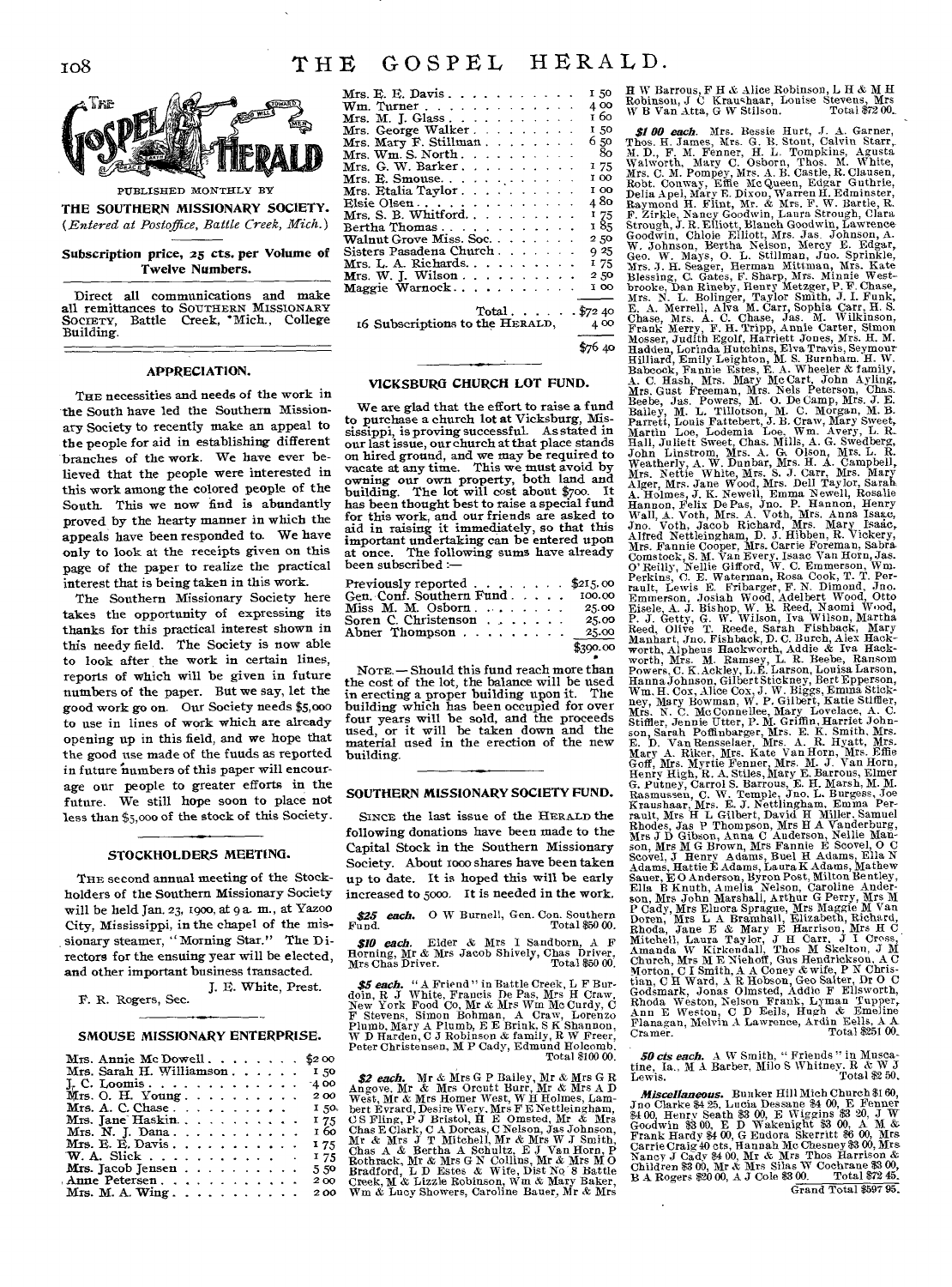#### PRINCIPLES REGARDING RESTITUTION.

THE following is from a letter to Elder J. N. Loughborough, dated Feb. 19, 1899.

"As regards the principle that should guide our people in such matters, I have been instructed that wherever by self-sacrifice and urgent labor the work necessary for the establishment and advancement of the cause has been done and facilities provided, and the Lord has prospered, those in that place should give of their means to help God's servants who have been sent to new fields to go over the same experience, beginning at the A, B, C, of the work. Those living where the work has been established on a good foundation should feel themselves bound to help those in need, by transferring even at great self-sacrifice and self-denial a portion or all the means which in former years was invested by those living at a distance in behalf of the work in their locality. Thus the Lord designs that his work shall increase. The talents given to his servants are to be doubled by being put out to use in gifts and offer-

ings and the bestowal of influence. "This is the law of restitution on right lines. One portion of the Lord's vine-yard is worked and brings in fruit. Then another portion is taken up, and it is the Lord's plan that the new, unworked part shall receive help from the part that has been worked. Thus the work in every part becomes a success. The help thus rendered should be given with cheerfulness. When the principles of the law of God are thus practised, the work moves forward with solidity and double strength. Then the messengers are enabled with great power to proclaim the third angel's message and the soon appearing with power and great glory of our Lord and Saviour Jesus Christ.",

#### MRS. E. G. WHITE.

The above instruction, taken from the booklet, "The Southern Work," indicates the principles which should govern those of us who have been the recipients of so much light. As God has blessed us with knowledge in his Word, the principles of " Restitution " call upon us to pass it along to those who have not been so favored. The Lord requires this at our hands. With these thoughts in mind we would ask you to consider the people who sit in darkness in the great Southern field, both white and black, and then see if we do not all have a duty in this matter of " Restitution."

#### FROM THE PACIFIC **COAST.**

FOR more than six years, during the early history of the publishing work in California, the editor of the GOSPEL HERALD was connected with the building up of this work on the coast. Hence, for us, the success of the Pacific Press and *The Signs of the Times,* has ever been considered with rejoicing.

It was, therefore, with deep satisfaction that we found in the Dec. 27, 1899, number of the *Signs* the following frank, fair, generous statement of the true field, work, and needs of the Southern Missionary Society.

But one correction would we make, and that is that the work of this Society is not confined to the colored people alone, for there is just as needy and neglected a field among the whites in many parts of the South. Our **work** now embraces both classes.

#### "THE SOUTHERN MISSIONARY SOCIETY

WAS organized to do missionary work among the colored people in the great Mississippi and Yazoo River valleys. This work was inaugurated about five years ago by Brother J. E. White and others associated with him. They built and equipped the steamer Morning Star, and through their efforts a good work was begun. Considering the many difficulties, the results have been very en-couraging; but the work was far too extensive for mere individual effort. The more extended influence of organized energy and means was necessary to complete success; hence the Southern Missionary Society. The needs of the Society in this " most needy," " most neg-lected," and " most difficult" field call for liberal aid. This aid can be bestowed in three principal ways: (t) by cash donations; (2) by subscribing for stock in the Society  $(\$ \ 1.00 \text{ per share})$ ; (3) by subscribing for the *Gospel Herald,* a monthly ex-ponent of the Society's work. This is a live jour,nal and only 25 cents a year. In its columns are many suggestions of ways to help this worthy cause, some of which require no outlay but the expenditure of a little spare time. All correspondence regarding this work should be addressed, Southern Missionary Society, Battle Creek, Mich., in care of College.' But where it is more convenient to leave donations or subscriptions with the *Signs of the Times* these will be duly forwarded. We hope to see this work lib-erally sustained."

#### FROM TRINIDAD.

IN the October HERALD mention was made of the work in this part of the West Indies. The following is a letter just received from Sister Peters, who was assisted to her field by the Southern Missionary Society.

> CONVA, TRINIDAD, W. I Dec. I, 1899.

DEAR ELDER WHITE :— This reports my safe arrival here ;

will not work in Princes Town as Brother Haysmer requested me to teach here where many Adventist children are, and school buildings, etc., ready.

I gave him the remainder of cash, also a list of expenses as sent you. Told him some more change would be coming in behalf of the work ; he said he was very glad for we need it.

There is a great work here to be done. I realize my success depends on being closely connected to God. Without Christ work attempted here would be a failure. My school opens on Monday. The " Gospel Primers " are a great help. We are very greatful for them. I trust God to supply all the needs. With kind<br>regards, Yours in the work. Yours in the work.

RACHEL PETERS.

This fund is still about \$15.00 in arrears. Are there those interested who will aid in paying back this amount which has been borrowed. This is a field that should receive our attention and assistance. It is easier to work than the South in many respects, as the race lines do not interfere with the work.

#### **FANNING MILL WANTED.**

A REGULAR, old-fashioned fanning mill is needed in Mississippi for separating peanuts trom their shells. Any farmer who has one in good order, which he will donate to the cause, please address, Southern Missionary Society, Battle Creek, Mich.

#### **BEDDING WANTED.**

Bedding of all kinds is needed for Brother Shireman's school at Hildebran, N. C. Will the churches take up the matter and pack barrels, partly with bedding and partly with clothing? If partly worn it will be acceptable. Correspond with Southern Missionary Society before shipping.

#### **WHAT WE DO WITH THE WHEAT.**

LAST week five sacks of wheat were received from Monterey, Mich. To-day we started our small grist mill in the HERALD office, and in a short time ground enough of this wheat to make a barrel of cracked wheat, which will be shipped to-morrow, with other food supplies, to Bro. Shireman's school.

We can now grind this wheat into graham flour or cracked wheat, or use it as an ingredient in our Dixie Cereal Coffee. Hundreds of bushels can be used in this way, bringing relief to sorely destitute fields.

#### **DIXIE** CEREAL.

After careful consideration it has been decided that the Southern Missionary Society will not undertake to open up any health food trade in the North. Hence the advertisement of Dixie *Cereal* in this number will be considered as applying to the South only. The manufacturing plant will be located in the South, and hence it will not be expedient to supply the Northern market,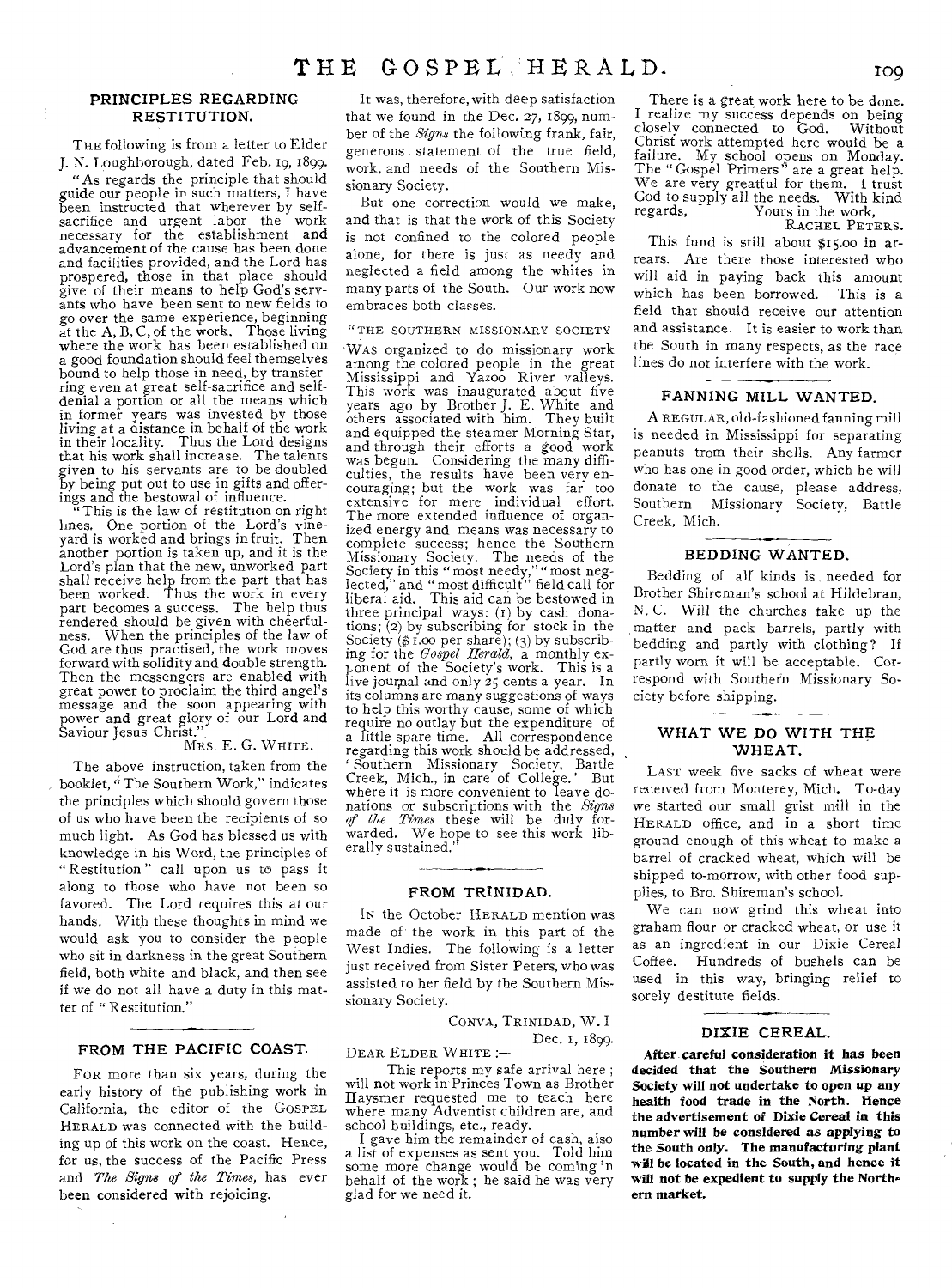#### **NEEDS OF THE FIELD.**

THOSE who have not been in the South can never realize the difficulties under which workers<br>labor in that field. In many places deep pov-In many places deep poverty prevails, and many do not see a dollar in months together and have no means of earning money. It can readily be seen how difficult it is to conduct schools in such localities, especially when the teacher is compelled to get his support from the school, as has been the case in some instances. But it is among these very poor people that work is needed the most, and where our best efforts should be expended. Of Christ it was said, " And to the poor the Gospel was preached." And we read that these people must receive the elements of an education before they are prepared to realize and appreciate the real claims of the Gospel. Under such circumstances Christain Help Work with both white and colored must go hand in hand with school and Gospel work. The hungry and naked must be fed and clothed, and then taught how they can earn a proper living for themselves. Unless this can be done there is little use of attempting school teaching and gospel work.

We are glad to know of a number of self-sacrificing workers who have undertaken mission school work in different portions of the South. Among the colored people are Sisters Patchen and Curtis at Juniata, Ala.; Miss L. E. Wright of Denmark, S. C.; Brother Slade and fellow workers at Ooltewah, Tenn.; the Southern Missionary Society along the Yazoo River, and others in different places; but there are in the mountainous districts of North Carolina and the interior of other places, a class of white people just as poor and needy and in as great need of an education as are the colored people. Bro. Shire man, in North Carolina, has been opening and conducting schools for this class of people. We are glad that this line of work has been started in the South; but these are only samples of what ought to be done in hundreds of localities.

#### **The Greatest Need.**

What is most needed is for farmers and mechanics who have some money to open up industrial centers where people can have employment and instraction in proper methods of obtaining a livelihood and also provide them with schools. Such a work as this can be made absolutely self-supporting; but until men with means can be induced to enter this field, we must aid those who are struggling without means so that they will not be crippled and hampered on every side in the good work they are trying to do. What is needed the most at the present time are

#### **Clothing and Provisions.**

There is great destitution among the colored people every winter, and especially has this been the case during the last two or three winters. In the vicinity of Bro. Shireman's school for the whites, line of work. Let us have a hearty rally.

the crops for the past year were almost a total failure; hence they are in great need of proper clothing to keep them warm during the inclemency of this winter.

Will our friends rally to this field and make an effort *immediately,* and will not every church within a reasonable radius around Michigan and Chicago take up this matter and secure barrels of good serviceable second hand clothing to supply this great need. Do not forget to go to the merchants and ask them to donate shop worn shoes, hats, caps, or anything of this kind.

Also there is great need of assistance in the way of food, such as

#### **Grains and Dried Fruit.**

A call was made in a recent HERALD for some of these things, and we are glad to state that some wheat, white beans, and dried apples are already coming in; but we feel that this help work should become more general than it is at the present time. There are hundreds of farmers who can from their grain bins take from one to ten bushels of wheat without ever feeling it, and there are others who may supply some beans and other grains, and if a little effort is made dried fruits of different kinds in such quantities as can be spared can be sent in from many places.

#### **Practical Work.**

Brethren, sisters, friends, will you at once rally to the needs of the field and help us to carry hope and comfort to the self-sacrificing workers in the field, and also into the lives of many of these people who hardly know what it is to be comfortably clothed and fed. We appeal to you, do not neglect this matter. Let those who receive this paper present it before the members of their church and before their friends. We believe that the Lord will be pleased to have a large granary well filled from-which supplies may be drawn to help in the lines mentioned above.

This work has already begun. Letters from Brother Shire-man, and from Brother Schramm who has gone down to assist him, tell of likely and energetic young men who are anxious to attend the school but who have to be turned away because of the poverty of the scholars, and the lack of food and other sup-plies in the school. Supplies are already on the way to this field.

The Southern Missionary Society desires to aid other needy and worthy enterprises of this same kind in a similar way. Will the friends of this work correspond with us at once stating what they can do, so that we may be able to plan for the future.

#### **How to Ship.**

In regard to shipping grains, dried apples, and other dried<br>fruits: Michigan will ship direct, freight prepaid, to Southern<br>Missionary Society, Battle Creek, Mich. Those in Iowa and<br>places near by can ship to C. W. Smouse, Ohio and Indiana, and other states at a greater distance, would best correspond with the Southern Missionary Society, Battle Creek, Mich., for instructions. We shall arrange another depot of supplies soon where these things can be shipped and held to be sent out as needed.

In regard to shipping clothing, we would advise correspond-ing with the Southern Missionary Society, Battle Creek, Mich. We can then give directions to ship direct to any point, and save the expense of reshipping. In all instances the freight on clothing should be prepaid clear thought, as freight expenses on this class of goods are too great to be paid by the Society, when sent from so many places.

We shall be glad to correspond with any in regard to this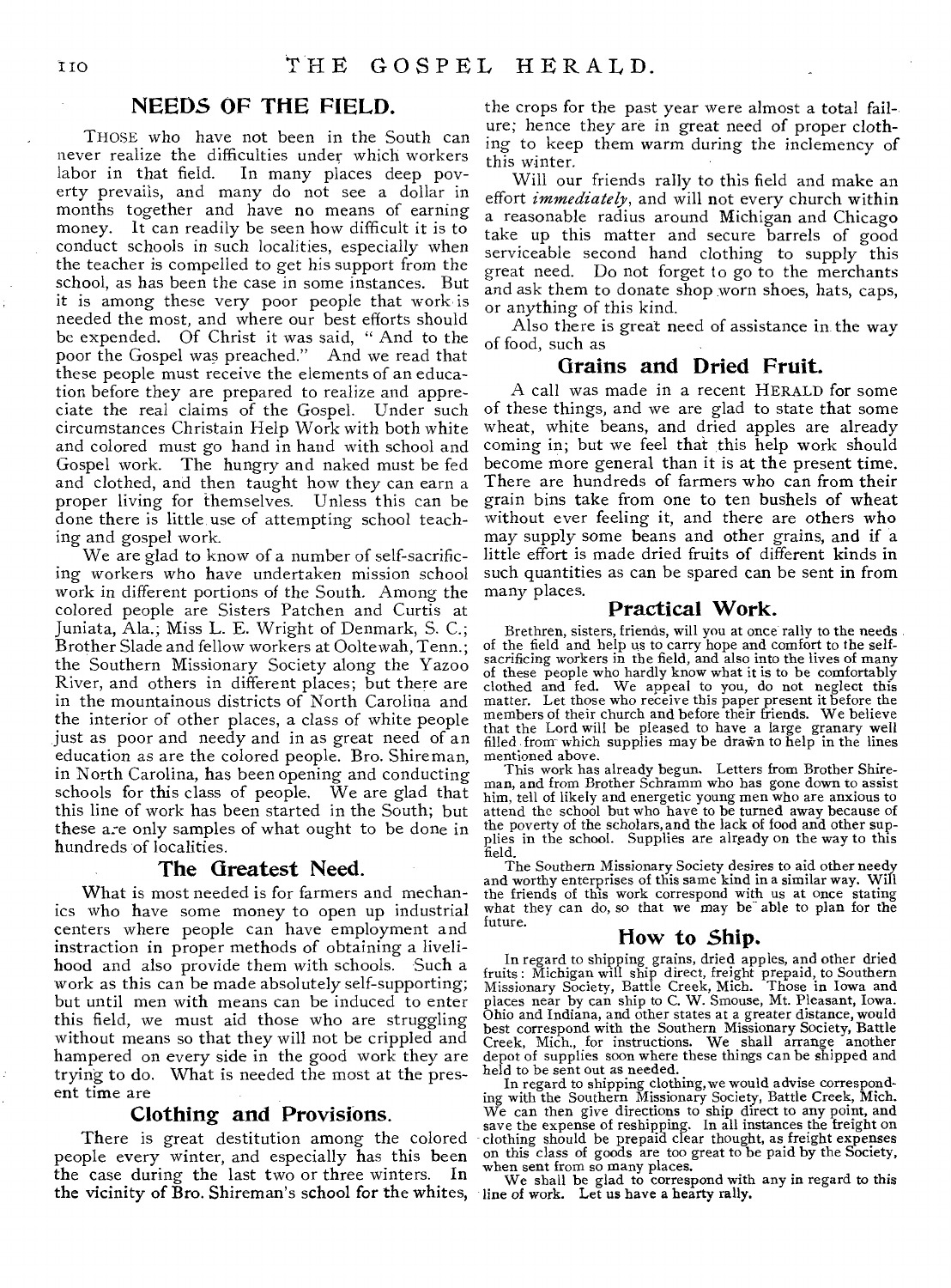

You can get a fine Bible and the GOSPEL HERALD one year cheaper than you can get the Bible alone. Consider the following offers. Order by number.

*No. I.* Divinity circuit binding, size minion type, with concordance, maps, and with 60 engravings. Selling price, 51.75. Mailed with GOSPEL HERALD One year, for \$1.05.

*No. 2.* Grand illustrated edition. About 600 elegant and artistic engravings, scattered through the pages, beautifully executed, and of every conceivable artistic shape. These engravings aptly illustrate and make forceable. the subjects brought out in the text. It is a delight to turn over the pages of such a book. If you desire to interest the children in the Bible, make. them a present of this one. The beautiful pictures will attract the attention of the picture-loving children, and awaken an interest in what the Bible says about them. It is self-pronouncing, bound in divinity circuit, contains concordance, maps, and other Bible helps. Selling price, \$3.50. Mailed with GOSPEL HERALD one year for \$2.50.

#### Holman Self-proncuncing Teachers' Bibles.

The following numbers contain the usual Bible helps, such as concordance, Bible index, analysis of the





Old and New Testaments self-pronouncing dictionary of proper names, harmony of the gospels, and many other important features.

*No. 3.* Bourgeois (large type edition), divinity circuit, paper lined, with Gos-FEL HERALD one year, \$1.65.

*No. 4.* Same as above, with leather lining, with GOSPEL HERALD one year, \$1.95.

*No. 5.* Minion (medium size type), divinity circuit, paper lined, with GOSPEL HERALD one year, \$1.50.

*No. 6.* Same as above, with leather lining, with GOSPEL HERALD one year, \$1.75.

*No. 7.* Emerald (pocket size), divinity circuit, paper lined, with GOSPEL HERALD one year, \$1.30.

*No. 8.* Same as above, with leather lining, with GOSPEL HERALD one year, SI.55.

*No. 9.* The Holman Self-Pronouncing Pictorial Teachers Bible. Contains 80 views from recently taken photographs of Bible lands. Contains all the usual Bible helps., bourgeois, large type edition, divinity circuit, list price, \$2.50. Sent with GOSPEL HERALD one year for \$1.90.

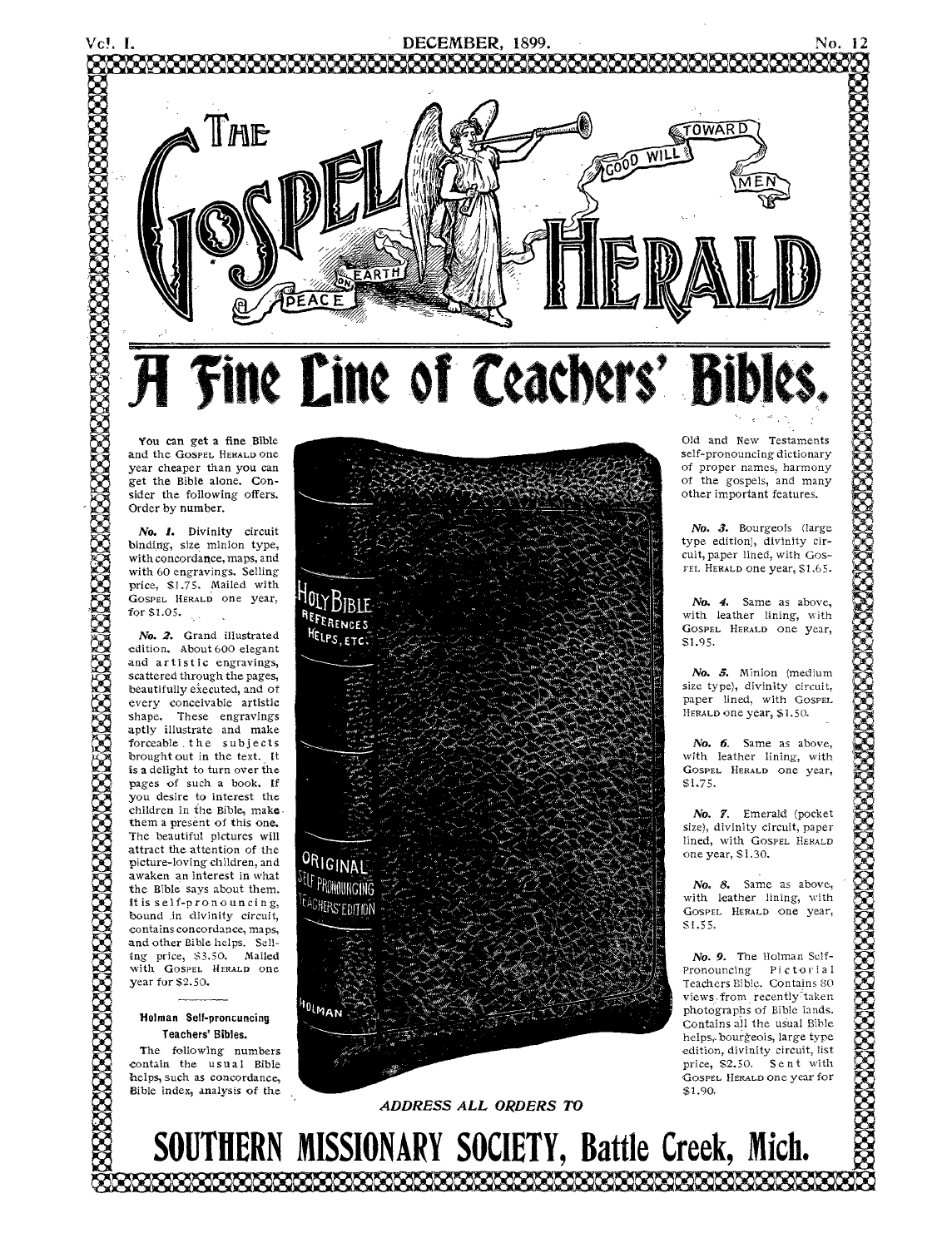

HYGIENIC PATTERNS for complete outfit. Full directions for making, showing necessary material etc., sent postpaid, upon receipt of 5o cts. together with an interesting booklet on the proper care **of infants.** 

**Mrs. F. M. KELLOGG,** 

**38 Washington St., Battle Creek, Mich.** 



**W. Main Street, Battle Creek, Mich.** 

*The Traveling Public*  Will find, on examination of the map below that whether you come from the East or West. the Grand Trunk Railway System **KE SUPERIO** COAND TOUNK BAILWAY SYSTEM  $n^B$ Affords excellent facilities for your sccomodation. It is the **GREAT PULLMAN PALACE AND DINING CAR LINE between** the East and West, and the Favorite Tourist Route of America. See that Your Tickets are via the Grand Trunk System. CHICAGO TICKET OFFICE, 249 Clark St., cor. Jackson Boulevard, J. H. BURGIS, Agt. DETROIT TICKET OFFICE, 124 Woodward Ave.. G. W. Watson, Agt. CHAS. M. HAYS, **GEO. B. REEVE, W. E. DAVIS, General Manager** General Manager Gen. Pass. ar Gen. Pass. and Ticket Agt. **MONTREAL. R. H. HUGHES, Asst. G. P. and T. Agt., CHICAGO, ILL.**  44049VVVIAPOWtItietieeree'Ver. I *Principal Cities of the . SOUTH .*  ▞▞▞▞▞▞▞▞▞▞▞▞▞▞▞▞▞▞▞▞▞▞▞▞▞▞▞▞ are best reached by the **Illinois Central R. R.**  Fast and efficient train **service from** *Chicago, St. Louis, Cincinnati,* and *Louisville* **to**  *MEMPHIS, JACKSON, VICKSBURG, NATCHEZ, NEW ORLEANS.*  For particulars of which, and for tickets, call **on your home ticket agent, or address,**  *A. H. HANSON, 0. P. A., W. A. KELLOND, A. C. P. A., Chicago. Louisville.*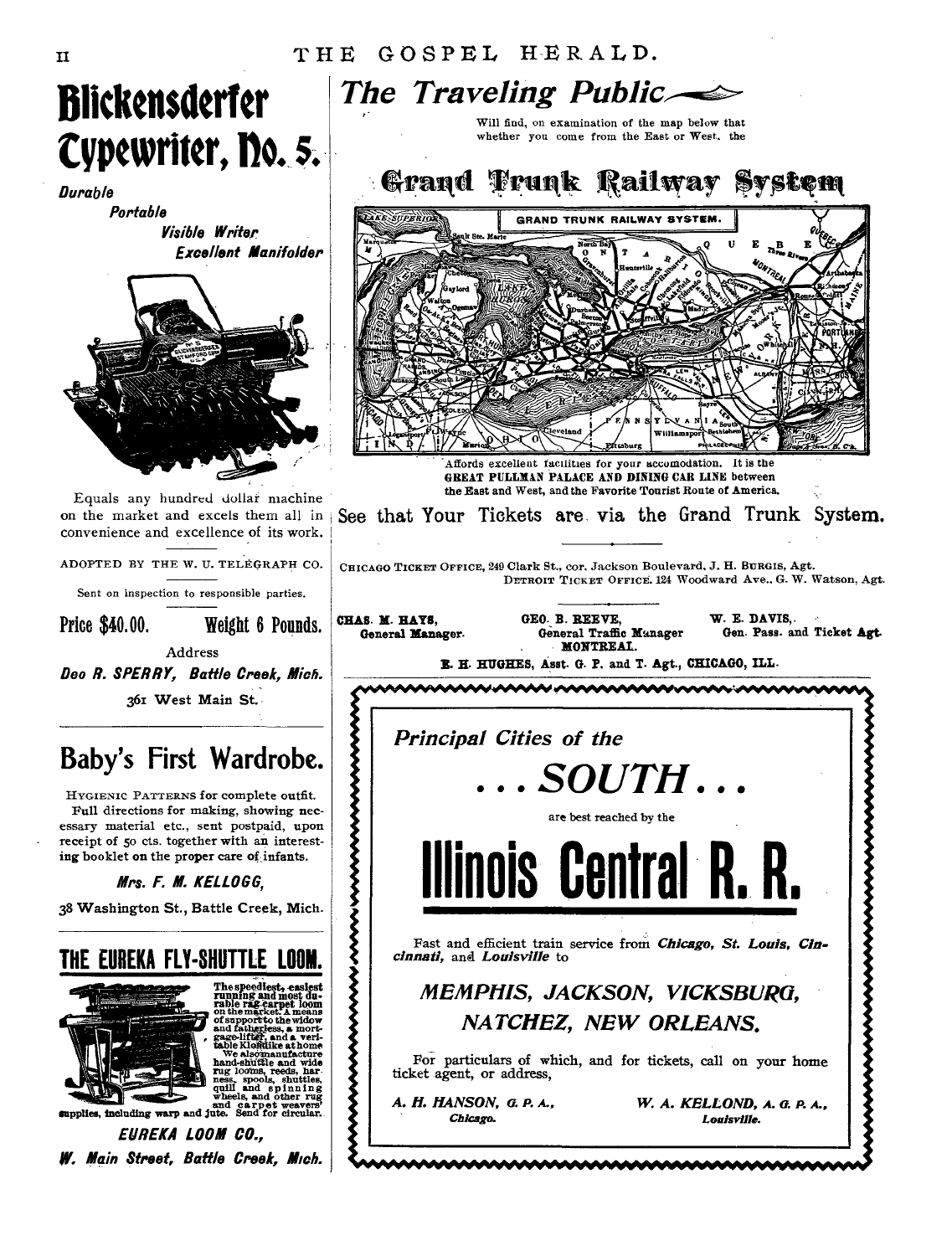#### THE GOSPEL HERALD.



- No. 0. Gold Fountain Pen (not jointless, but good), and the GOSPEL HERALD for one year, will be mailed. postage paid, for \$1.00.
- The celebrated " Jointless, Lucky Curve, Geo. S. Parker Fountain Pen" has no joint to leak, and so can not ink the fingers. Without question this is the best fountain pen ever put upon the market
- No. 1. List price, \$2.00. Sent by mail, postage paid, for 12 subscribers to GOSPEL HERALD at 25 cents each, or for 4 subscribers at 25 cents each, and \$1.00 additional.
- No. 2. List price, \$2.50. Sent by mail, postage paid, for 14 subscribers to GospEL HERALD at 25 cents each, or for 6 subscribers at 25 cents each, and \$1.00 additional.
- No. 3. List price, \$3.00. Sent by mail, postage paid, for 16 subscribers to GOSPEL. HERALD at 25 cents each, or for 8 subscribers at 25 cents each, and \$1.00 additional.

In ordering, state whether you prefer a pen with fine or coarse point. We will do our best to please you.

These unheard of offers are made solely to secure your subscription to the GOSPEL HERALD. But it is a great opportunity to get a first-class fountain pen for little money.

### Air Tight Ventilating EXCELSIOR LINEN LINEN MARKER SAMPLES. Stores.

MANY inquiries have been received regarding the stoves and furnaces advertised in the last number of the HERALD. The following statements will aid those who desire further information.

The This is not calculated for heating large houses with Furnace. many rooms. It can heat one good sized room on the first floor and two rooms up stairs. Such furnaces can be supplied, without pipe, for about \$18.

These are made like the furnace, entirely of sheet iron. This is also sheet iron lined and very durable. Should the lining burn out, it can be replaced by anyone. The styles and prices are as follows :— The Stoves.

No. T. With ventilator in pipe, but without flues running through stove. Will heat a room 12 x 14. Price \$4.50.

No. 2. Like style No. i, only larger. Will heat room  $14 \times 18$ . Price \$8.00.

No. 3. With ventilator in pipe and two flues running through stove. Will heat two rooms 14 x 16. Price \$10.00.

Special price for Russia iron. Address, J. E. White,

Battle Creek, Mich.

## **MARKER**

CONSISTS of name finely molded in rubber. a brass tube of indelible ink, ink pad and distributor, and full instructions for use, This is the simplest and most satisfactory process for marking all kinds and grades of clothing.

#### Price, postage paid, 25 cents.

The usual price for this outfit has been 5o cts. But anticipating a large sale, special facilities have been provided by which the price has been reduced one half.

A few samples of type for names are given on next page. If you desire to select any special style of type, indicate it by letter when ordering.

#### FOR MISSIONARY WORK.

This Linen Marker is manufactured at the GOSPEL HERALD office, for the Southern Missionary Society. The proceeds of the sale are to be used by the Society in its work in the South. Hence the business<br>will be managed on the same basis as<br>the "Smouse Missionary Enterprise" as<br>described onpage VII of this paper. But<br>with the Linen Marker, orders must be<br>taken, the names of purchasers each one ordering. Hence a sample will be needed by the canvasser. We therefore make the following

#### SPECIAL OFFER.

Fill out coupon below, and mail it with 25 cts. to the Southern Missionary Society, Battle Creek, Michigan, and the GOSPEL<br>HERALD will be sent one year, and a can-<br>vassing outfit for the Linen Marker free.<br>*Your* name will be on Linen Marker, so you can use it in marking your own clothing and to canvass with as well. Let us have *three Thousand orders* for these at once.

This offer holds good until Jan. 1, 1900.

 $TII$ 

- (a) *Laura R. Grimes.*
- $(b)$  Mosa Smith.
- $(c)$  *filuta* Corans.
- (d)  $\int$ ,  $\int$ ,  $\int$ ,  $\int$ <sub>RIMES</sub>.
- (e) Ray Burgeais.
- (f) James E. Khite.<br>(g) Lillian Binges.
- $(g)$

year,

and

" Gosp

Battle Creek, Mich.

Southern Missionary Society,

arkerOutfit, to

Name.

State.

 $\nu_{\ell a}$ 

pel H

<sup>l</sup>erald" d "

 $\sum_{\text{c}} \mathbf{g}$ 

 $R$ DER<br> $^{60}$ cet out, and

Fill out, cut out, and mail with 25 cts. to

mail with

 $\mathbf 0$ 

 $\alpha$  $\mathbf{I}$ 

 $\overline{\mathsf{O}}$   $\degree$ 

(h) Myrth Rud.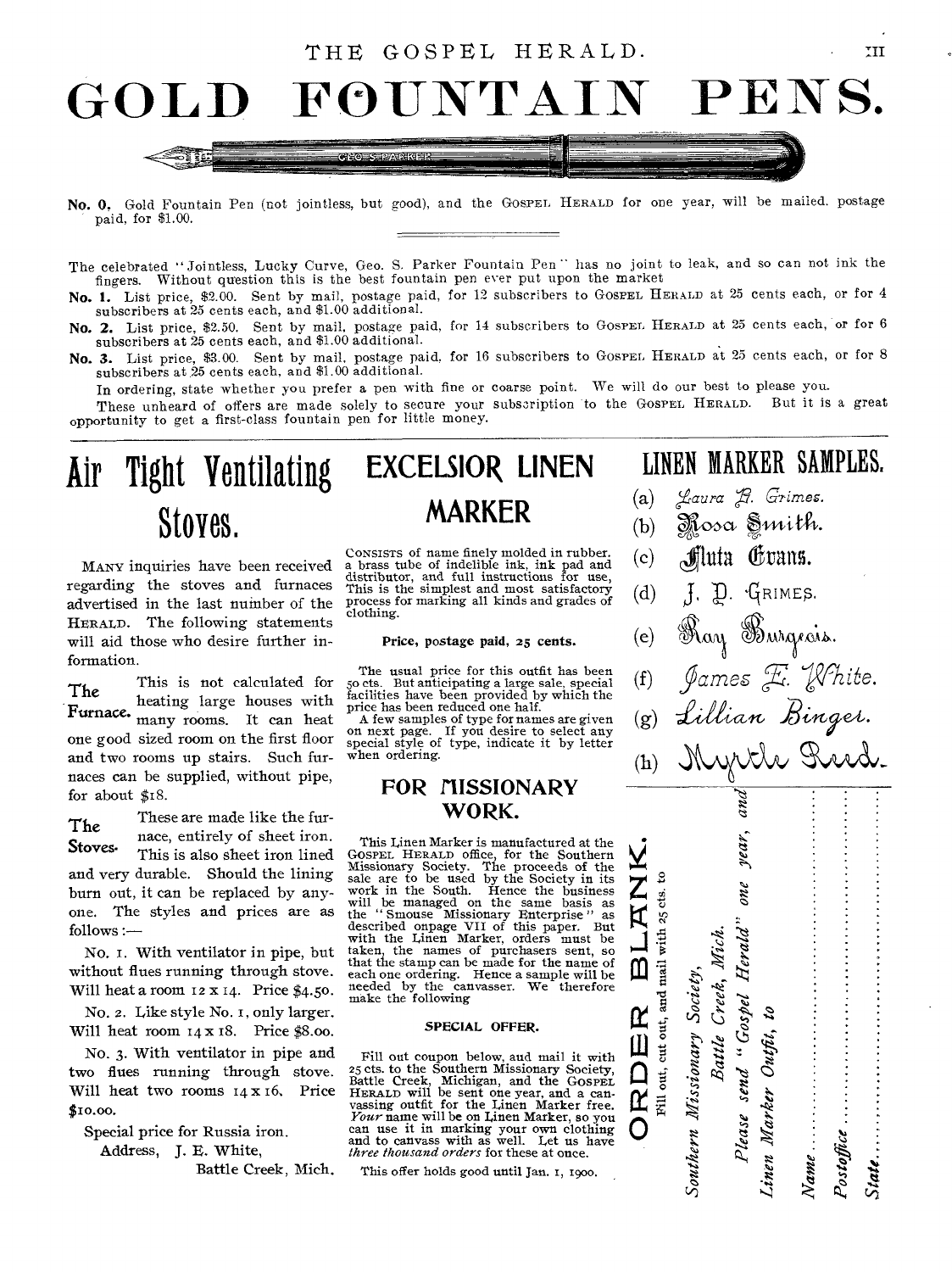# **The GOSPEL HERALD for 19oo.**

THE changing nature and fortunes of our work of Bible readings on the all-important subject of permanent quarters in the Battle Creek College, appear in the January number. and a consequent coming in touch with its faculty, strength which it has not heretofore enjoyed.

more comprehensive view of the various missionary enterprises in the South. Half-tone views of schools and other missionary enterprises in this field, as them." taken from photographs, will be introduced as they both descriptive and historical. With all the rest people. They alone are worth many times the subthe HERALD will ever endeavor to present the needs possible.

In addition to this we are able to offer strong inducements to subscribers in the way of two special lines of literary productions of inestimable value.

#### From firs. E. G. White.

The editor is constantly receiving from this source personal letters containing the most important instruction in Christian life, and the principles which should actuate our life and work for others.

Selections will be taken from these of matters of general interest, of such things as will seldom appear in print elsewhere, as many of these letters are in the handwriting of Mrs. White, and from which no copies have been preserved. The friends of present truth will appreciate this feature, and will surely desire to secure the paper containing them.

### Elder S. N. Haskell

Has been one of the staunchest friends of the GOS-a year. Address, PEL HERALD from the first time he ever saw a copy of it. He has kindly consented to prepare a series

during 1898-9 compelled a somewhat erratic publi- "The Third Angel's Message." The copy for the cation of the HERALD. But with the securing of first reading has been already received, and it will

the paper has secured a position which will give to that "It has been on my mind to write something it a regularity of issue, and a literary and financial of this kind for a number of years. Our people As the last three numbers will show, the HERALD be able, after this series of readings, with the blessis widening its field of observation, and during the ing of the Lord, to meet any false theory that is coming year will endeavor to give a broader and coming up in these last days. I think these lessons Elder Haskell writes about this series of lessons, should commit to memory the three messages and can be so planned that they will prove a great benefit to those *of* our people who may read *and* study

can be obtained, together with accounts of the work should not be lost by a single individual among our of the field in as careful and candid a manner as brought a simplicity and directness into the study Who will lose this opportunity? These lessons scription price of the paper. Elder Haskell has of the third angel's message such as our cause has been losing during the past few years. Let us go over these studies with him and get back to the simplicity, faith, earnestness, and power which the message had in 1841.

> Will every church officer who sees this announcement take a lively interest in securing subscriptions in his church so that the benefit to be derived from these lessons shall not be lost.

> Quick work should be done, for not a single lesson should be missed or a link in the chain of the subject broken.

> We would suggest that once a month, when these lessons appear, it would be time well spent to make a study of the lesson in Sabbath meeting or Sabbath-school.

The price of the GOSPEL HERALD is only 25 cts.

SOUTHERN MISSIONARY SOCIETY, Battle Creek, Michigan.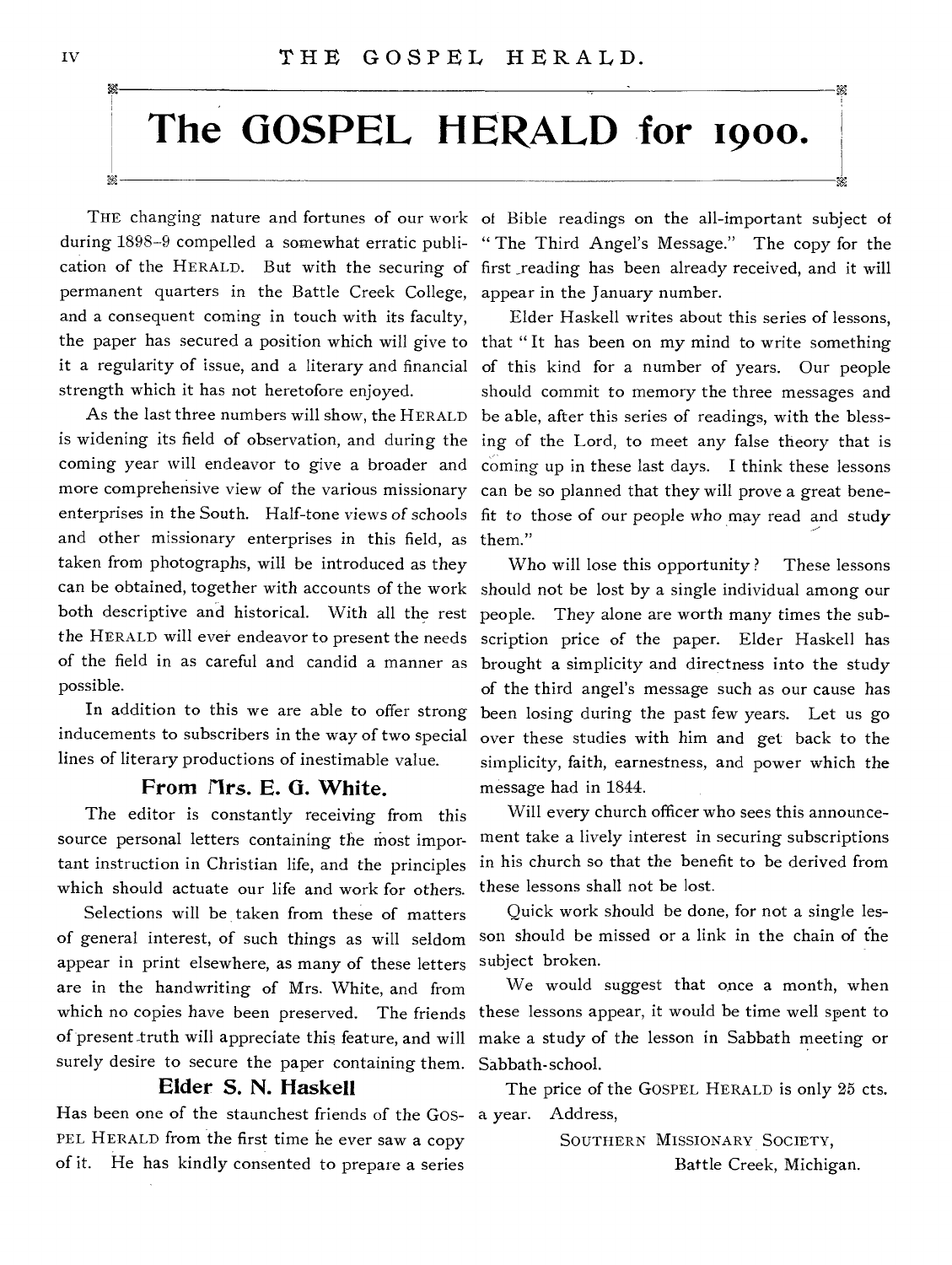**, LI1=11.11117111.11M111.11JWITINLJULIINLIIMIT=JULIWIJITIILIVIASIN11111.1111.11.11/1.11r1JUL1.1111.11CULIIIIMI** 

# THE GOSPEL HERALD.<br>
FRALD. **DIXIE CEREAL,**

## **A Health Food Substitute for Coffee.**

The proceeds of this enterprise will be devoted to carrying forward the missionary work in the South.

**Coffee Drinking** 

is now acknowledged to be<br>one of the harmful habits of<br>the present day. The pleas-<br>ing effects derived from its<br>ing effects derived from its<br>use are owing to its stimula-<br>ting qualities and the stim-<br>but simply calls forth

ulus has passed off, it leaves<br>the individual as much be-<br>low normal power as the ef-<br>iect of the stimulus raised<br>fect of the stimulus raised<br>him above it.<br>Many people, however,<br>have become so addicted to<br>the use of coffee



### **Dixie Cereal**

contains no molasses or bran, but is made entirely from nutritious grains, and when properly prepared contain food elements which build up the system. One ingredient of this mixture is a carbonized liquid infused through the grain while it is hot from roasting, and which<br>prevents any acidity of the<br>stomach arising from the<br>use find no difficulty in<br>using this beverage.<br>The appearance of this<br>mixture as taken from the

package is almost like that<br>of genuine coffee and it is<br>difficult to detect the differ-<br>ence either by smell or taste.<br>When prepared for use on<br>the table old coffee drinkers<br>do not detect it as a substi-<br>tute, unless their is called to it.

## **.. DIXIE CERERL. .**

will keep in any climate for an indefinite period, for it never becomes stale or wormy. Being prepared entirely from whole grains only one half of the material is required to make a cup of coffee that is necessary to use of the other preparations.

The Dixie Health Food Company is manufacturing this health substitute for coffee especially for sale in the South, where coffee drinking is doing untold harm to the masses. Experts in the production of health foods are strong in their praise of Dixie Cereal, and have volunteered the opinion that the sale of this product in the South will yield an income sufficient for important lines of missionary work in this field. The Southern factory for this product and other health foods, which will be introduced later, will probably be located at Port'Gibson, Miss., as mentioned in the columns of this paper.

L<br>PLITTLING<br>Mh<br>C The engraver has produced a beautiful carton in three colors, and the name of the substitute for coffee is appropriate for the locality where the goods will be manufactured. A large package containing zo ounces will be sold for 15 cts. per package. A small package has been prepared containing enough to make 25 cups of excellent coffee, which will be sent by mail, postage paid, for trial, for to cents.

ADDRESS ALL ORDERS TO THE **DIXIE HEALTH FOOD CO., Battle Creek, Mich.**  (Care COLLEGE.)

nd<br>E<br>Shour **IlitrI1111=111.11S=1.111LTIMMISISISININIXISI**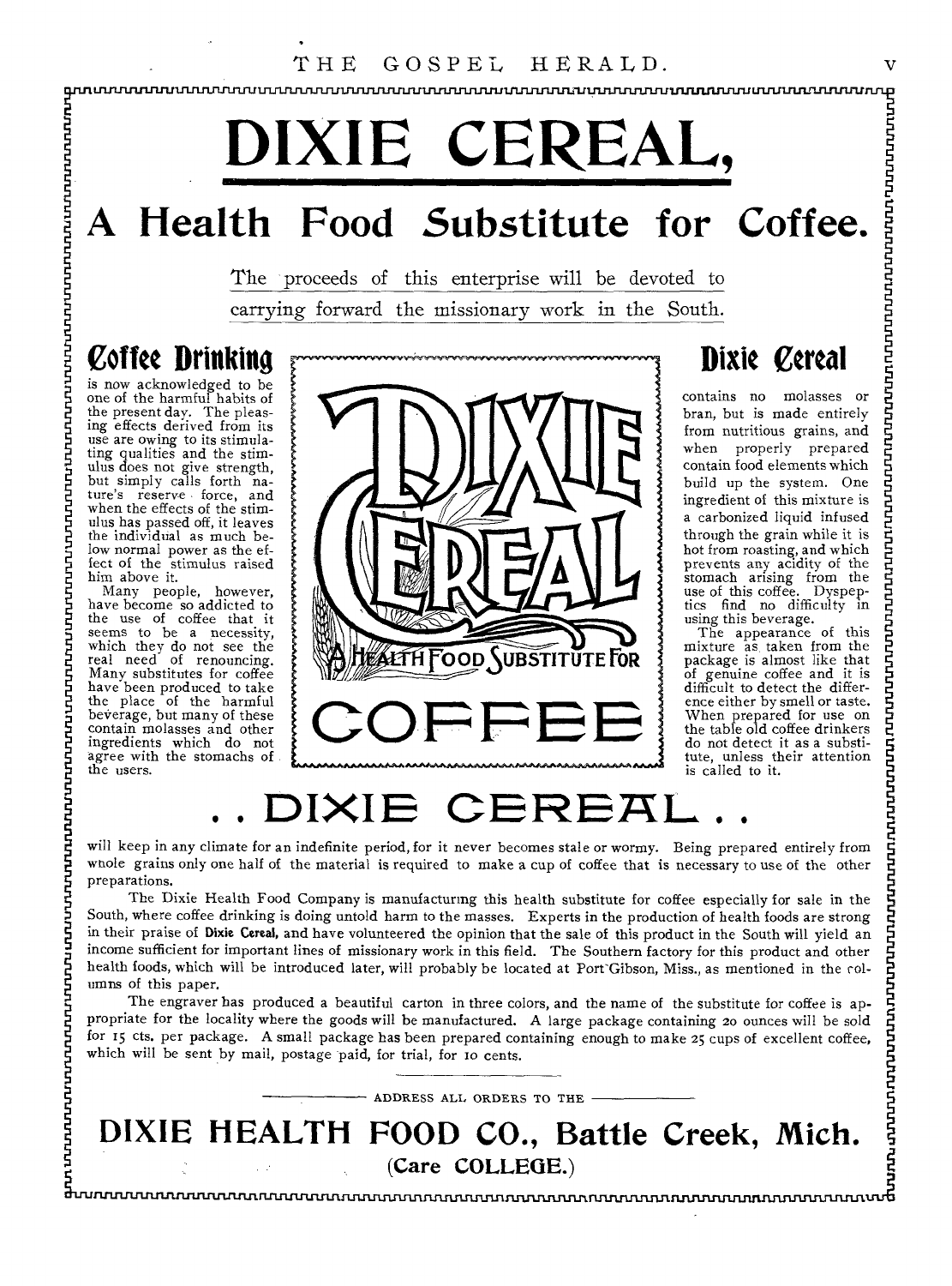### ORDER BLANKS.

BELOW are given order blanks for different missionary enterprises mentioned in this paper. Cut out such ones as you desire to send, fill out according to instructions with each, and mail to the proper address.

| NO.1.<br>C. W. SMOUSE,<br>Mt. Pleasant, Iowa.<br>Please send me sample package of Missionary<br>Wall Pockets, which I promise to sell as soon as pos-<br>sible after I receive them. I will send the money<br>received for them as soon as I can sell them.<br>$Name \dots \dots \dots \dots \dots \dots \dots \dots \dots \dots \dots \dots \dots$<br>Postoffice<br>SOUTHERN MISSIONARY SOCIETY,<br>Battle Creek, Michigan.<br>Please send the Gospel Herald one year to the following names and addresses, for which find 25<br>cents for each subscriber. (See Premium Offers in this number.) | NO. 3. | Experience is proving Dixie Cereal to be the most healthful<br>and palatable Cereal Coffee ever produced. You cannot tell it from<br>sale coffee.<br>NO. 2.<br>SOUTHERN MISSIONARY SOCIETY,<br>Battle Creek, Michigan.<br>Inclosed find 10 cents, for which send to the<br>following address a sample package of Dixie<br>Cereal.<br>Postoffice |          |  |  |  |  |  |
|---------------------------------------------------------------------------------------------------------------------------------------------------------------------------------------------------------------------------------------------------------------------------------------------------------------------------------------------------------------------------------------------------------------------------------------------------------------------------------------------------------------------------------------------------------------------------------------------------|--------|-------------------------------------------------------------------------------------------------------------------------------------------------------------------------------------------------------------------------------------------------------------------------------------------------------------------------------------------------|----------|--|--|--|--|--|
| NAME.                                                                                                                                                                                                                                                                                                                                                                                                                                                                                                                                                                                             |        | ADDRESS.                                                                                                                                                                                                                                                                                                                                        | PREMIUM. |  |  |  |  |  |
|                                                                                                                                                                                                                                                                                                                                                                                                                                                                                                                                                                                                   |        |                                                                                                                                                                                                                                                                                                                                                 |          |  |  |  |  |  |
|                                                                                                                                                                                                                                                                                                                                                                                                                                                                                                                                                                                                   |        |                                                                                                                                                                                                                                                                                                                                                 |          |  |  |  |  |  |
|                                                                                                                                                                                                                                                                                                                                                                                                                                                                                                                                                                                                   |        |                                                                                                                                                                                                                                                                                                                                                 |          |  |  |  |  |  |
|                                                                                                                                                                                                                                                                                                                                                                                                                                                                                                                                                                                                   |        |                                                                                                                                                                                                                                                                                                                                                 |          |  |  |  |  |  |

### **NO. 4.**

*SOUTHERN MISSIONARY SOCIETY,* 

*Battle Creek, Michigan.* 

*Please find below the names, addresses, and amount of stock taken in Southern Missionary Society. The mouey for the same is inclosed at the rate of One Dollar for each Share subscribed.* 

| NAME. | ADDRESS. | AMT. SUBSCRIBED. |
|-------|----------|------------------|
|       |          |                  |
| .     | .        | .                |
|       | .<br>.   | .                |
| .     | .        |                  |
|       |          |                  |
|       |          |                  |
|       |          |                  |

**We desire to dispose of 5000 shares during January and February.**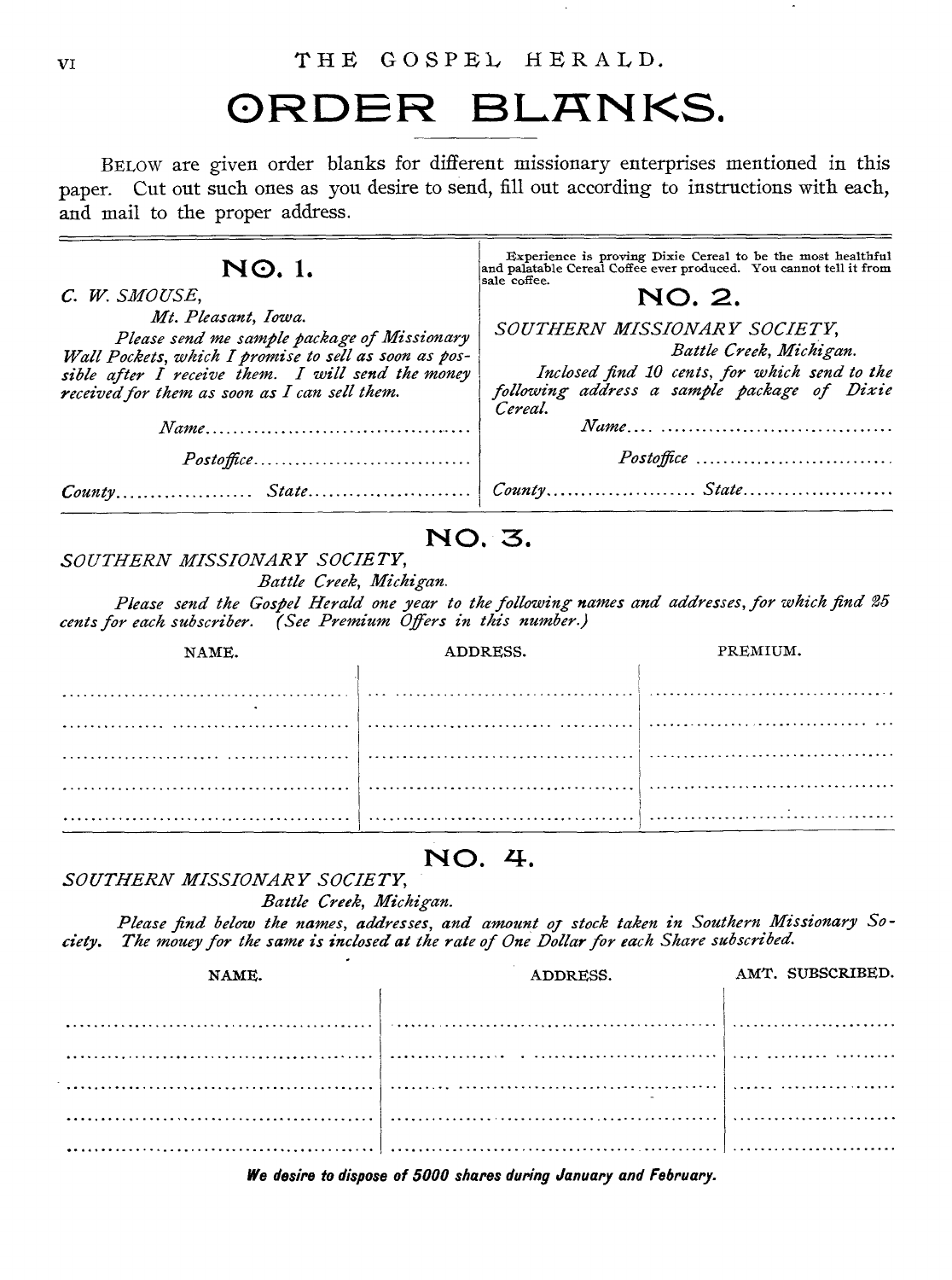#### **SMOUSE MISSIONARY ENTERPRISE.**

### **An Opportunity for Women and Children to Work for the Southern Field.**

**NO HONEY REQUIRED.** Only give some of your time in work for the neglected Southern Field. The following plan was originated by C. W. Smouse, of Mt. Pleasant, Iowa. Of his plan he speaks as follows :—

" We are handling for missionary purposes a handsome line of German Leatherette Wall Pockets, that sell in almost every home. We put them up in packages of 12 to 18 each, assorted patterns. The profits, \$1.00 to \$1.25 on each package, we give to carry the Third Angel's Message to the Southern Field. **We prepay the express here.** We should be glad indeed to send you a sample package to sell, at once ; then if you will sell more we can send them. We hope to enlist hundreds of children, youth, and mothers of our ranks in this grand work. Can we not depend on you to help us ? Every Christian should be interested in this work."

There are thousands of women and children who would willingly aid this mission to the destitute Southern field if they were able to do so. Brother Smouse's plan makes it easy for **every one**  of these good people to help in this work by giving a little of their time, and so become " Southern Missionaries at home."

#### **HOW TO DO IT.**

Cut out Order Blank No. 1, on the other side of this sheet.

Write in the proper place your name, post-office address, and nearest express office.

Then mail it to C. W. Smouse, Mt. Pleasant, Iowa.

Brother Smouse will then send you, by mail or express, a nice package of assorted wall pockets, paying express charges himself.

When you receive them you immediately sell them to your friends and neighbors, telling them that the money received goes to the missionary work in the South. You will be surprised how easily they sell when the people understand this.

When the package is sold you send all the money to Brother Smouse.

He will then send all the profits to the Southern Missionary Society to use in the work, giving the name and the amount of profit on the sale of each package sent out. This is reported in each number of the GOSPEL HERALD.

**A** Certificate of Stock in the Southern Missionary Society will then be issued to each one who has sold a package of the wall pockets, one share being issued for every dollar of profit.

By this plan no one pays out any money. You get the goods without paying for them. You give your time, and the profits on the sale are credited as your donation, and you have been able to help the Southern Work.

**Will You Do It? If** so, send order blank to Brother Smouse at once. During the last two years about two hundred women have sold these wall pockets, which has put over  $$700$  into the work.

#### READ CAREFULLY.

WE heartily commend to our readers the work of Brother Smouse in conducting his Missionary Enterprise. In detail the work may appear small, but in the aggregate it is proving one of the important sources of revenue to the Southern Missionary Society.

In summing up the amount received from this source and acknowledged in the twelve numbers of the HERALD already published, we were surprised to find that it has reached over \$7oo. And yet no one has been burdened to raise this amount.

But we hope to see even this amount largely' increased during the year 190o. This now bids fair to be the case, for, as the result of the notice in the November HERALD, he is being flooded with orders. His last letter stated that he had been filling many orders, and yet was *thirty-five packages behind.* 

Until recently, orders for these missionary goods have mostly come from a few States. They are now coming from all directions.

We now appeal to our Sisters to make a general rally all over the land. Cannot *one thousand packages*  be sold between January and June ? This is the easiest and simplest method of securing missionary funds that we have ever known.

*Let the Sisters in every church try at least one package during the month or January.* 

#### SPECIAL OFFER.

BROTHER SMOUSE says : " It you will sell one package of 18 Wall Pockets and send us the amount received for them, we will send you THE GOSPEL HERALD for one year, and will also credit you with \$1.25 donation to that needy field."

*To you* who receive this paper Will you call on your Sisters in the church and plan that one or more packages of these goods be ordered at<br>once for your place? Will you do once for your place? this before the middle of January ? If five hundred churches order only one package each, the church and schoolhouse at Vicksburg can be built as soon as the lot can be bought.